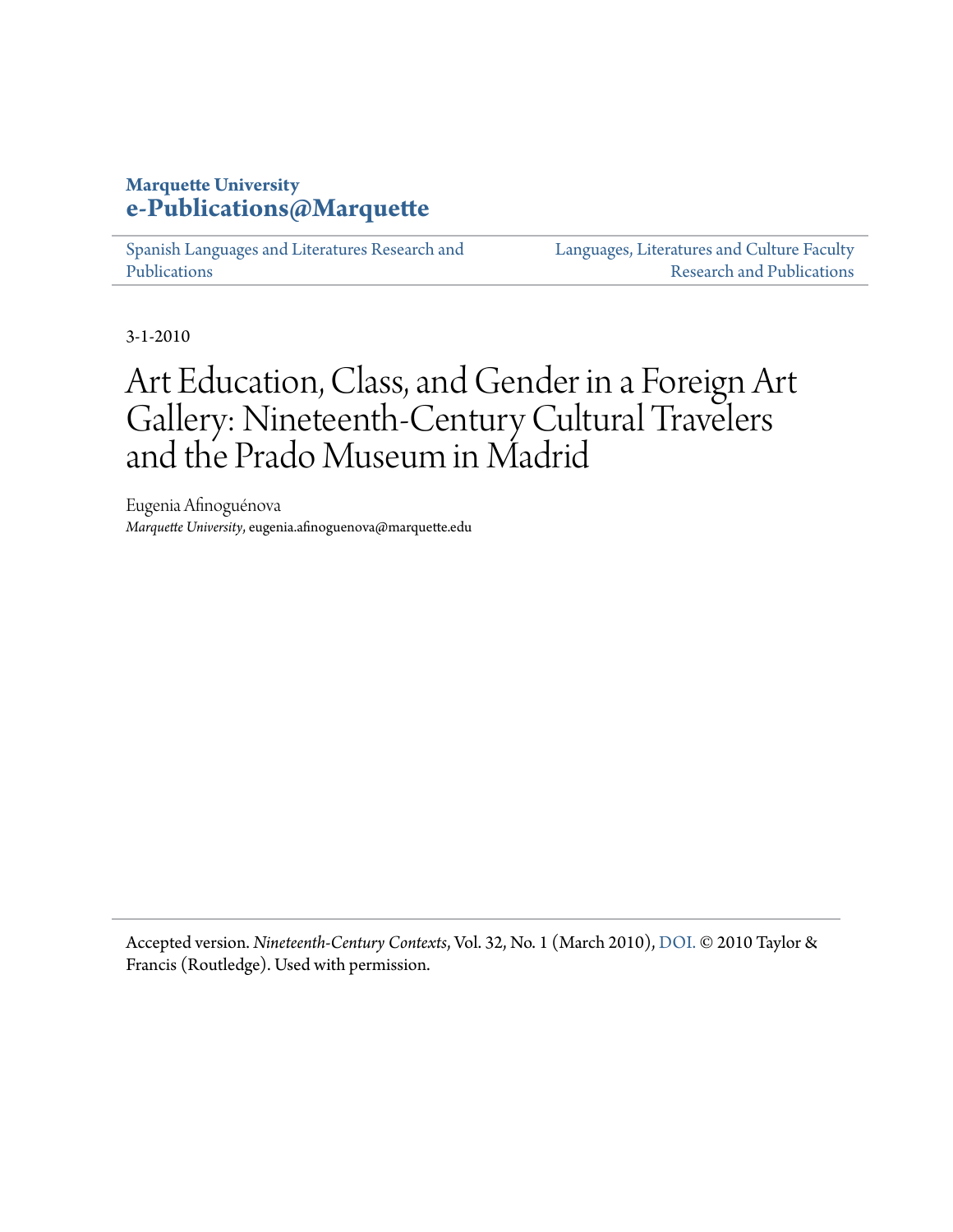# Art Education, Class, and Gender in a Foreign Art Gallery: Nineteenth-Century Cultural Travelers and the Prado Museum in Madrid

Eugenia Afinoguénova

*Foreign Languages and Literatures Department, Marquette University Milwaukee, WI*

The second half of the nineteenth century witnessed the birth of a new trend in European middle-class travel: visiting art galleries and producing written accounts of the experience. Although these stories are frequently used to reconstruct the histories of European museums, we might also ask why their authors felt compelled to view art abroad, in the first place, and write about it, in the second. Indeed, for English and American travelers, a visit to the Prado entailed a long side-trip North from their usual Spanish destination, Andalucía. The journey required physical sacrifice and only brought skimpy spiritual rewards. Madrid, a "clean modern town" without "a cathedral or churches of any note," in the words of the British traveler Zouch H. Turton, could offer no distinguishing adventure (44). "There is […] no glory of tradition here. There are no cathedrals. There are no ruins. […] There is nothing indigenous in Madrid," complained Turton's compatriot John Hay (6– 7). American journalist Kate Field followed suit in a sarcastic key: "Madrid is most satisfactory to travelers in a hurry who are morbid on the subject of embracing opportunities. It is an inexpressible comfort to know that you cannot improve your mind. Churches do not lie in wait for you, nor do ruins upbraid you for not sketching them on the spot" (131–32). There was, thus, only one justification for a trip to Madrid: visiting the Museum, "an attraction that makes one quite forget that the surrounding country is somewhat ugly, and that the

*Nineteenth-Century Contests*, Vol. 32, No. 1 (January 2010): pg. 47-63[. DOI.](http://dx.doi.org/10.1080/08905491003704046) This article is © Taylor & Francis (Routledge) and permission has been granted for this version to appear i[n e-Publications@Marquette.](http://epublications.marquette.edu/) Taylor & Francis (Routledge) does not grant permission for this article to be further copied/distributed or hosted elsewhere without the express permission from Taylor & Francis (Routledge).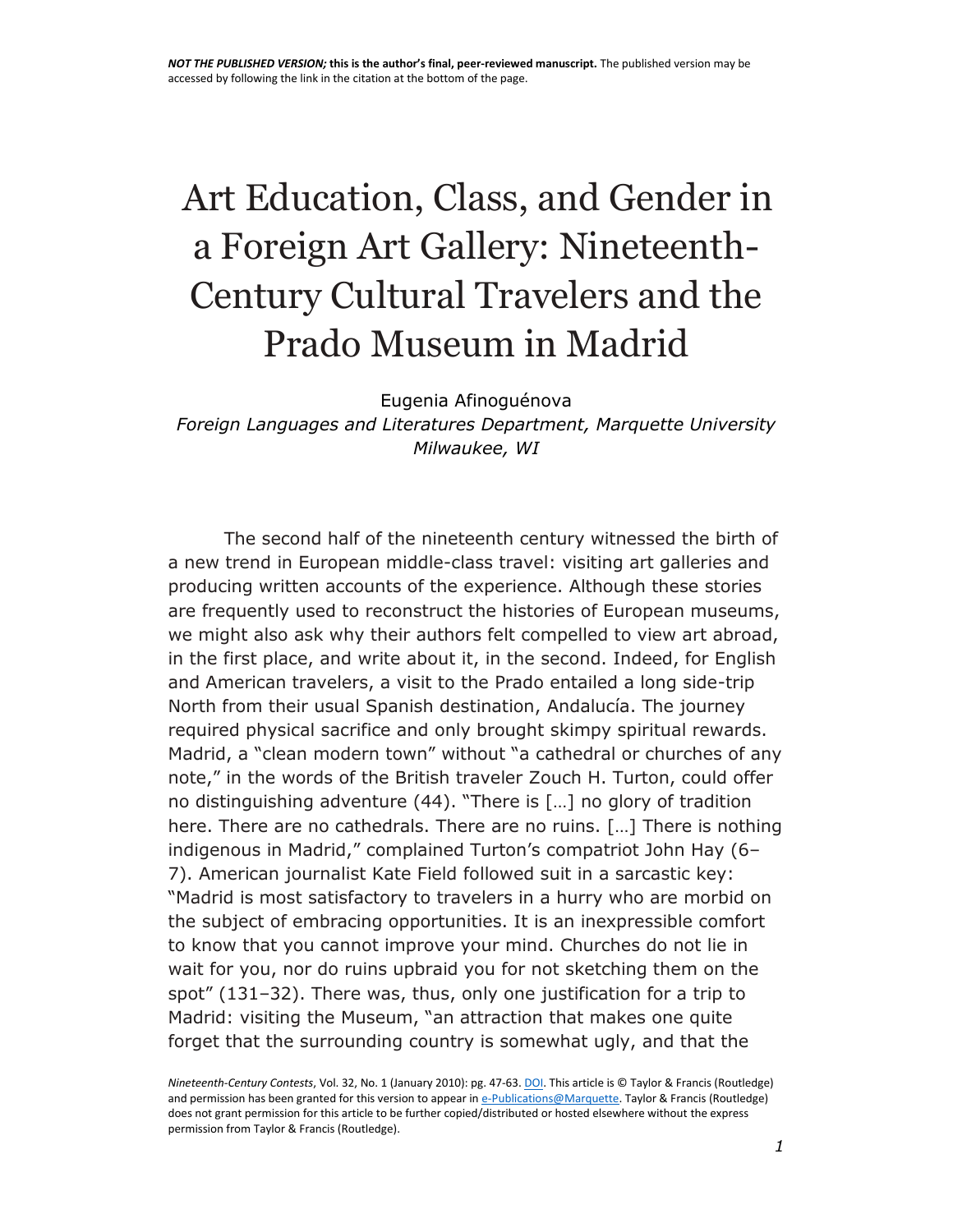climate is somewhat bad," as Annie Jane Harvey put it (91). In middleclass men and women whose exposure to art was recent and limited, such determination may strike one as unusual.

As scholars know, travelers' stories are normally rooted in the accounts of their predecessors and often reproduce preconceived ideas.<sup>1</sup> What deserve further attention, however, are the class, gender, and personal positions defended or disputed whenever a lay traveler decides to engage with an art gallery. Recent research on museum-going in different European countries has greatly facilitated this type of inquiry, as it allows one to relate the travelers' impressions and comments to art-educational agendas and cultural policies that were being debated back at home. The present article will trace one of these transnational dialogues, focusing on stories about visits to the Prado written by British and American travelers during the second half of the nineteenth century. Texts written after 1870 will be of particular relevance, since at this time, while the Prado underwent a transformation from a Royal (1819) to a National (1870–72) museum, Britain and the United States were pioneering art education as a form of social engineering.

Contrary to what one might expect, the relation between domestic cultural practices and their reenactments abroad was far from straightforward. As we shall see, while the travelers' interest in museums was triggered by the expansion of art education and the ensuing legitimization of middle class taste, their narratives followed the most elitist trends of travel writing. Thus, although they were drawn to the museums by a bourgeois passion for personal improvement, they used the occasion to present themselves as aristocratic connoisseurs. From this point of view, female travelers appear particularly interesting, as their descriptions counter the tendencies, embedded in bourgeois art education, to expose women only to art that would support their domestic role.

Given the travelers' tendency to use writing for 'selfdifferentiation' at a time when touring foreign lands was becoming a mass pursuit (Buzard 2002: 49), the visitors' self-portraits as knowledgeable and solitary masterpiece-lovers will come as no surprise. Of more interest is how the directors of the Prado used the

*Nineteenth-Century Contests*, Vol. 32, No. 1 (January 2010): pg. 47-63[. DOI.](http://dx.doi.org/10.1080/08905491003704046) This article is © Taylor & Francis (Routledge) and permission has been granted for this version to appear i[n e-Publications@Marquette.](http://epublications.marquette.edu/) Taylor & Francis (Routledge) does not grant permission for this article to be further copied/distributed or hosted elsewhere without the express permission from Taylor & Francis (Routledge).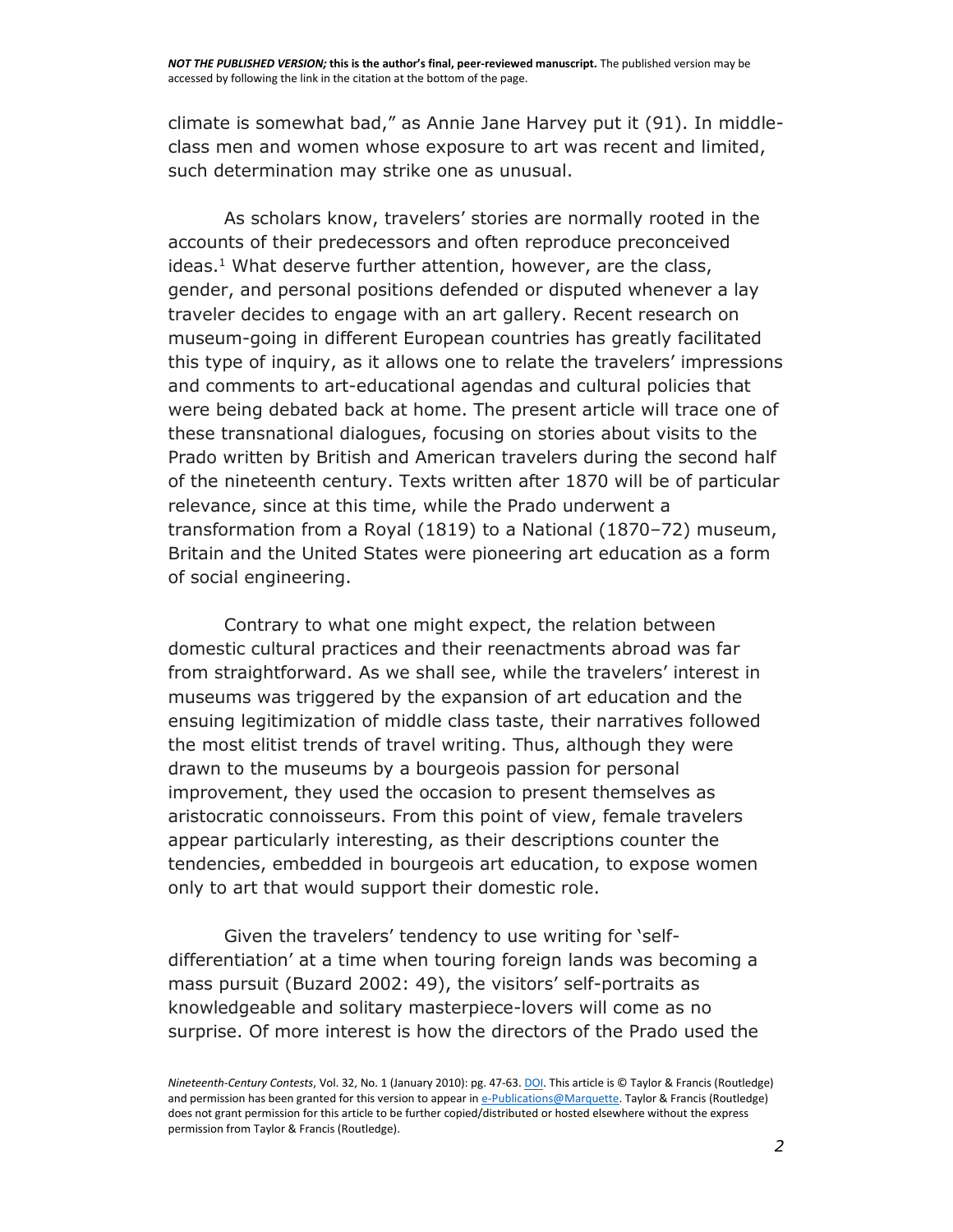foreigners' accounts to justify their delayed engagement with exhibiting norms that were becoming customary in the bourgeois art museums. Moreover, given the uneven progress of art education across Europe, it is worth examining whether foreign visitors had any influence on local museum-goers. The theoretical and historical underpinnings of nineteenth-century museum travel are traced in Part 1 of this article. Part 2 will examine the Anglo-American travelers' textual constructions of the Prado experience as a vehicle of their class and gender self-legitimization. Part 3 will review the uses of the travelers' accounts in Spain and examine available sources documenting the interaction between foreign and local visitors at the museum.

#### **Museums, from Cosmopolitan to National**

If eighteenth- and early nineteenth-century national art galleries stood out as monuments to Royal or State patronage or as progressive institutions of the public sphere, by the second half of the nineteenth century they had been transformed into attractions at the core of an emerging tourism industry. As such, art museums presented an interesting case: dedicated to showcasing a nation's heritage, they were yet utilized from both within and outside its territory. Such "travelling" sites (to use James Clifford's coinage), validated in terms of how they are perceived by the members of other communities, are particularly difficult to analyze (Clifford 17–46). The reason, as John Urry suggests, lies in the fact that institutions with an international clientele belong to "new hybrid cultures which are largely unremembered within existing institutional representations of the past" (46). Nevertheless, they have an enormous bearing on any nation's sense of self. Scholars studying the impact of tourism on national identity have demonstrated that under any emblematic site lies a "hybrid" foundation where foreign interpretations and domestic uses merge. $<sup>2</sup>$ </sup>

In order to understand what the Prado meant for its Anglo-Saxon visitors and how important their opinions were for Spanish authorities and opinion-makers, one will have to remember that those dedicated men and women who, in their own words, could spend entire days contemplating a picture by Velázquez or Murillo had

*Nineteenth-Century Contests*, Vol. 32, No. 1 (January 2010): pg. 47-63[. DOI.](http://dx.doi.org/10.1080/08905491003704046) This article is © Taylor & Francis (Routledge) and permission has been granted for this version to appear i[n e-Publications@Marquette.](http://epublications.marquette.edu/) Taylor & Francis (Routledge) does not grant permission for this article to be further copied/distributed or hosted elsewhere without the express permission from Taylor & Francis (Routledge).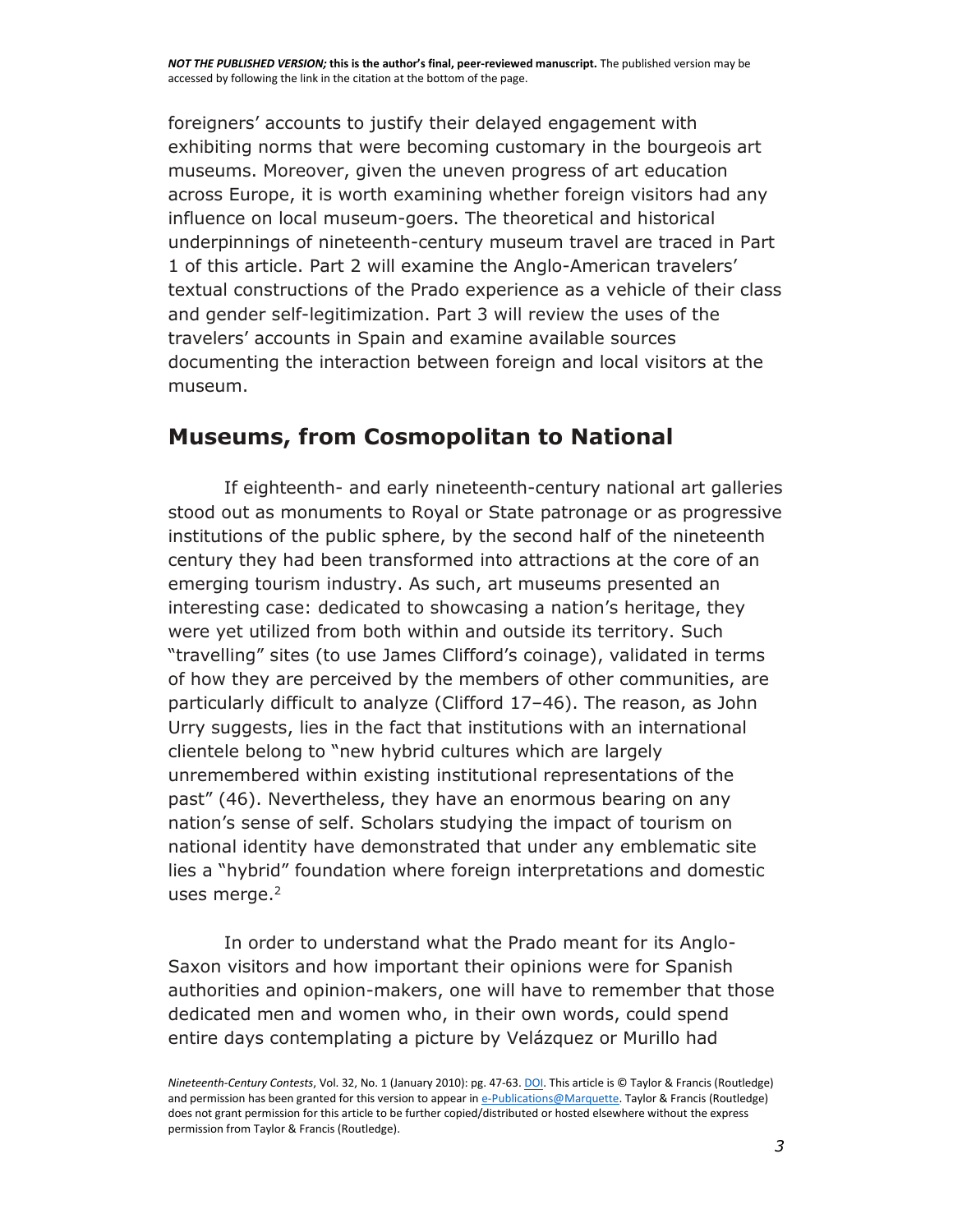learned about museums some time around the mid-nineteenth century. At that time, the European art world was undergoing a major transformation. Although the timelines and social consequences differed considerably from one country to another, these changes can be summarized as follows: 1) the monopoly over taste was transferred from the aristocracy to an entity defined as the "nation" in terms undergoing continuous expansion; 2) art began to match the territories of nation-states; 3) State patronage expanded, transforming art into a matter of public policy; 4) formal education in aesthetics, art history, and drawing became available and was invested with the double function of ensuring social cohesion and assisting the professional development of the working classes. For women, the paradoxical result of this development was the consolidation of a certain female version of art education, similar to those reserved for the working classes in its tendency to limit women's artistic experience to utilitarian purposes. Although the importance of women's exposure to art was widely recognized, arts were meant to either buttress their aptitude in crafts (especially embroidery) or prepare them to better exercise their domestic duties, such as home decoration and the education of children.

## **Art Education in Britain**

Before British middle-class men and women began touring foreign art galleries, British policy-makers of the 1830s–1850s had to undertake considerable efforts in promoting domestic museums among commoners (Bennett, 1995). By expanding the circle of museumgoers, their policies also meant that art was now viewed and described for reasons hitherto unknown. During the same period, the social and economic usefulness of art for working classes and for women was recognized. But, although women of diverse social extractions were drawn into art museums alongside working men, early promoters of museum-going did not address female audiences (Bennett 1996: 2–4). It is against this background that I propose to read accounts of the Prado from travelers whose age and origins suggest that they owed their exposure to art to the cultural climate of the day.

Holger Hoock describes the early stage of this evolution in art museums' social role, taking place in early nineteenth-century Britain,

*Nineteenth-Century Contests*, Vol. 32, No. 1 (January 2010): pg. 47-63[. DOI.](http://dx.doi.org/10.1080/08905491003704046) This article is © Taylor & Francis (Routledge) and permission has been granted for this version to appear i[n e-Publications@Marquette.](http://epublications.marquette.edu/) Taylor & Francis (Routledge) does not grant permission for this article to be further copied/distributed or hosted elsewhere without the express permission from Taylor & Francis (Routledge).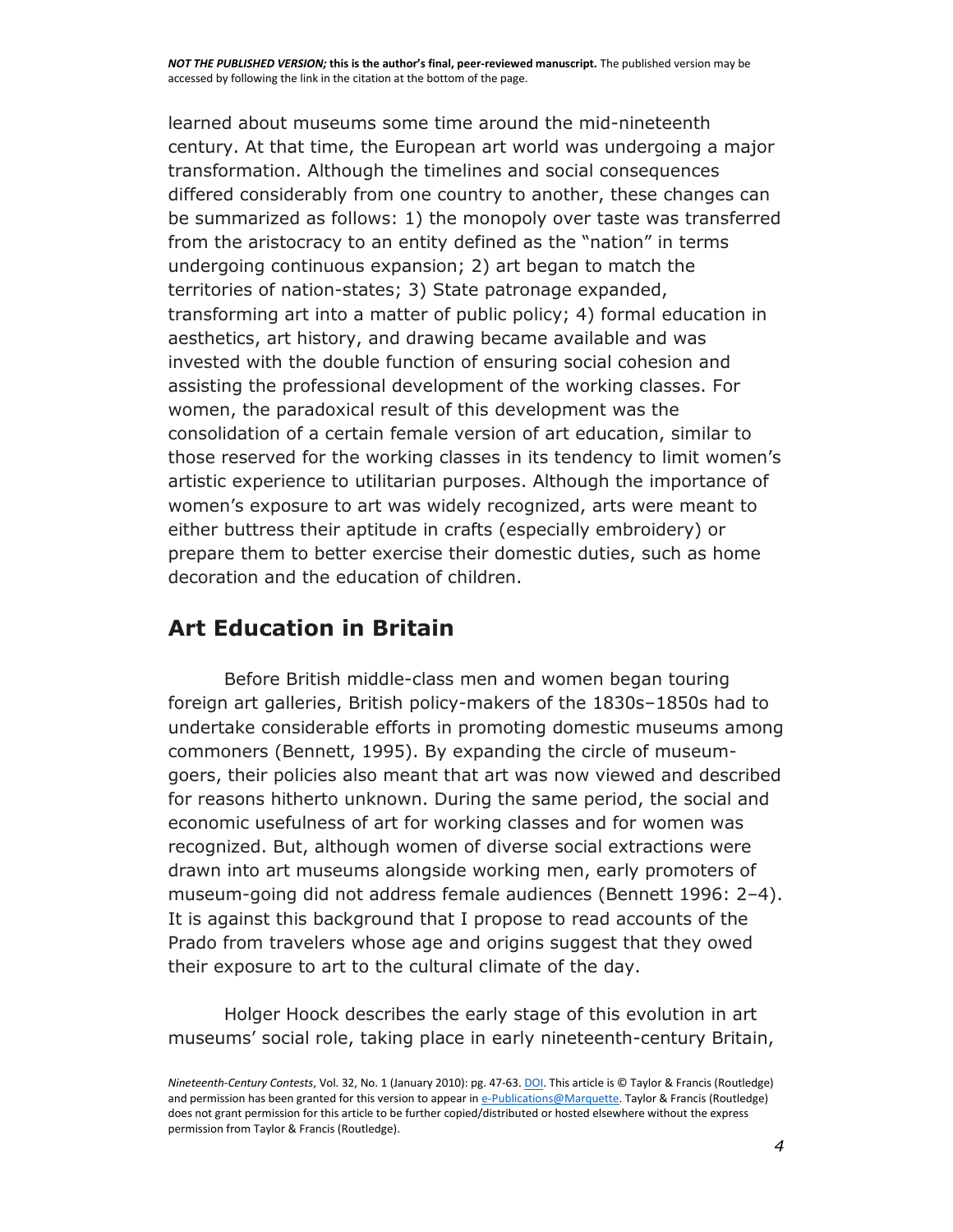as a passage from the "virtual representation" of a nation's merit encapsulated in the innate aesthetic refinement of its few selected citizens, to a belief that aesthetic education had to go along with the moral improvement of the working classes. These were viewed, first, as potential and, later on, as actual citizens (259 *et passim*). An important part of the process was the growing importance of local constituencies for art. While the notion of the "virtual representation" was limited to communicating a nation's refined taste to the equallycultured audiences belonging to other territories of the cosmopolitan "civilization," the post-Napoleonic nationalization of art was mainly concerned with domestic audiences—exclusively male—which it addressed as tax-payers, army recruits, patriots, or citizens (Conlin). At the same time, considerations about the political implications of exposing various social classes to art translated into debates about museum regulations and admissions in both the press and the government (Bennett 1995; Prior 2002: 92–94; Whitehead 2005: 59– 69). Popular taste and attitude became the subjects of discussions in contexts ranging from political to ethical, and all major European museums began collecting statistical data about their visitors (Bennett 1996: 5–6). At this time, public art museums' exhibits were reorganized along the lines that suggested the chronological development of national "schools," fulfilling a twofold function of configuring national art and displaying it in the ways deemed intelligible for commoners, who were thought to lack an innate capacity to distinguish the beautiful from the mediocre.

According to Peter Mandler, after its 1848 apogee, the partnership between the State and art in Britain, which had been seen as a means of promoting national integration, took a different route that relied more and more on commercial cultural institutions (115– 20). In the 1850s–1870s, private artistic foundations adopted fragmented yet pioneering policies which brought art to the social groups whose citizenship status was sometimes still under dispute. In this context, it is important to remember Ruskin's early engagement with art education at a Working Men's College in the middle of the century. It was during the same time when formal art education as part of women's professional preparation was pioneered, also in Britain, thanks to the efforts of E. P. Hughes, director of the Women's Training College at Cambridge, and Emily Davies, founder of the

*Nineteenth-Century Contests*, Vol. 32, No. 1 (January 2010): pg. 47-63[. DOI.](http://dx.doi.org/10.1080/08905491003704046) This article is © Taylor & Francis (Routledge) and permission has been granted for this version to appear i[n e-Publications@Marquette.](http://epublications.marquette.edu/) Taylor & Francis (Routledge) does not grant permission for this article to be further copied/distributed or hosted elsewhere without the express permission from Taylor & Francis (Routledge).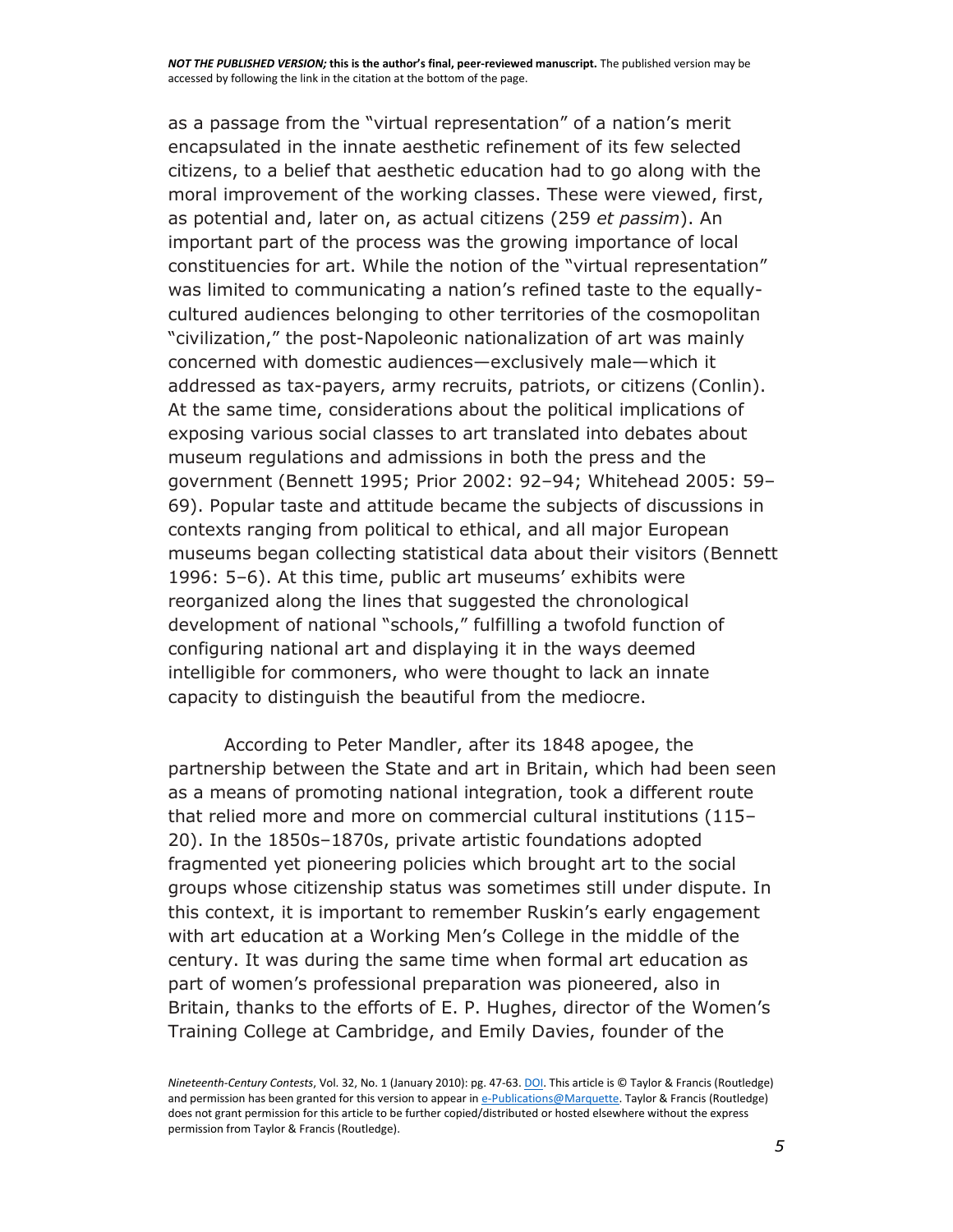Kensington Society in 1866 and of Girton College in 1869. The 1870s was also the decade when the British example of introducing the history, theory, and practice of art into the curricula of postsecondary, grammar, and secondary schools was being imitated on the other side of the Atlantic, first in Boston (1870), and later in other cities (Grant Dexter, 403).

In aesthetics, the democratization of art erased the differences between two notions which previously had served to explain the impact of artistic creation on individual development: those of natural and aesthetic beauty, whose former separation had made possible the idea of self-cultivation and self-improvement (*Bildung*) through an exposure to art. According to Hans-Georg Gadamer, early-nineteenth century "cultured (*gebildete*) consciousness" deriving from classical aesthetics had been characterized by the dismissal of the sociallydetermined consensual notion of taste and by overcoming any emotional reaction to art (73).<sup>3</sup> Yet as Pierre Bourdieu's analysis of "distinction" suggests, the bourgeoisie legitimized the disposition toward art as a marker of class and ushered socially-negotiated taste into the sphere of aesthetics. Similarly, the unification of natural and aesthetic beauty brought emotions back into the debate about art. Hence, it was no longer individual *Bildung*, but rather a collective production of taste that was supposed to be taking place at British art galleries during the second half of the nineteenth century.

The travelers to the Prado in the second half of the century were likely to have witnessed these transformations. True, they were coming from different regions and backgrounds. Zouch Horace Turton was Vicar of St. Mary's Southtown, Great Yarmouth in Norfolk. Henry Day was a New York lawyer. His compatriot, the Bostonian John Hay, declared himself the supporter of the First Republic of 1873 but seemed to be a regular guest at Madrid's most aristocratic gatherings (14–15). Among women, Matilda Betham Edwards, a farmer's daughter from Sussex, was of the humblest origin, although by the time when she visited Spain she had acquired a reputation of a wellselling writer of fiction (Rees). Marguerite Tollemache, the sister-in law of Lady Mount Temple was, perhaps, of the highest social extraction of all travelers analyzed here (Gregory). Susan Hale, the wife of the Unitarian minister Rev. Edward E. Hale, with whom she co-authored

*Nineteenth-Century Contests*, Vol. 32, No. 1 (January 2010): pg. 47-63[. DOI.](http://dx.doi.org/10.1080/08905491003704046) This article is © Taylor & Francis (Routledge) and permission has been granted for this version to appear i[n e-Publications@Marquette.](http://epublications.marquette.edu/) Taylor & Francis (Routledge) does not grant permission for this article to be further copied/distributed or hosted elsewhere without the express permission from Taylor & Francis (Routledge).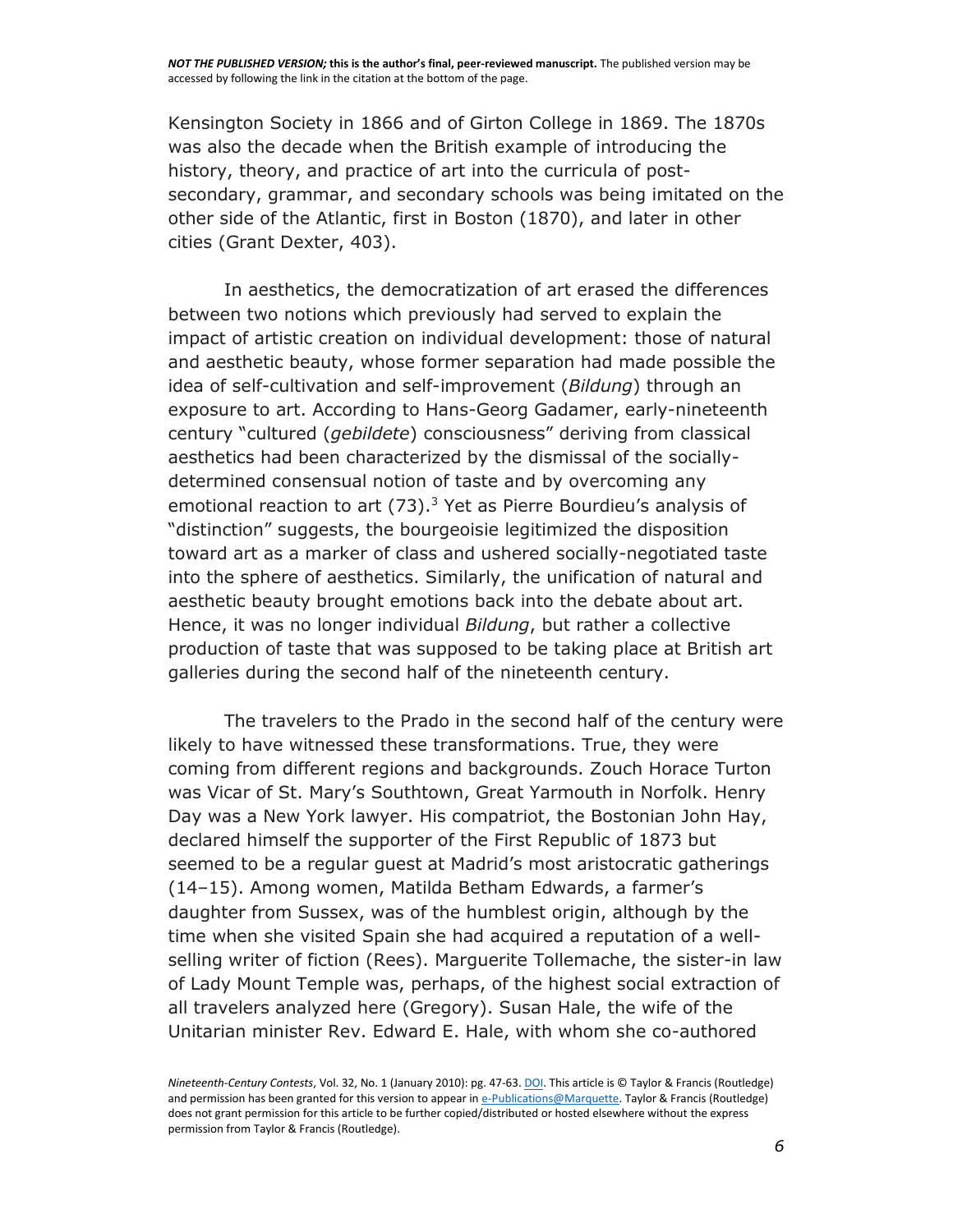several travel books, belonged to a prominent Boston family. Kate Field, a descendant of a family of actors and playwrights, was a bestselling journalist and lecturer soon-to-become a playwright herself (Scharnhorst). The difference in origins and social extractions did not prevent the travelers from addressing art in remarkably similar ways. They relied on a fixed set of sources (Richard Ford, Henry O'Shea, Sir Stirling Maxwell, and John Ruskin), acknowledged the existence of national "schools" of art, and approached paintings from the positions of morality and reason. Female authors, as we shall see, came to Madrid as well prepared as the male travelers, but their position vis-àvis the exhibits was far more complex.

#### **Art Education in Spain and the Prado Museum**

In Spain, similar changes occurred over a much shorter period of time between 1868 and the 1880s. Although the concept of a "nation" as the depository of sovereignty dated back to the anti-Napoleonic resistance in Cádiz in 1812, the return of absolute rule with Ferdinand VII in 1814 and the weak constitutional monarchy of Ferdinand's daughter Isabella II (1833–1868) preserved aristocratic patronage of the arts and suppressed debates about the aesthetic education of citizens until after the bourgeois revolution of 1868. Only a month after the Revolution, the government issued a new national calling for "the study of the principles of art and Spanish history" to become part of the curriculum in secondary education (*Decreto de 25 de octubre de 1868*). By the 1880s art theory and history were taught not only in Spain's universities, but also in professional, grammar, and even a few elementary schools. Shortly prior to formal education in art history, practical training in the fundamentals of art began to expand.

*Escuelas especiales de Pintura, Escultura y Arquitectura* had been catering to the upper classes in Madrid since 1844. In the 1860s drawing was already being taught for professional preparation of the members of the lower classes at *Conservatorio de Artes*. In 1871, a school of painting was incorporated into the *Conservatorio*, transforming it into the *Escuela de artes y oficios*. Free of charge and directed toward working-class men, the school boasted nine sections dedicated to "plastic and graphic education," which included two hours daily of classes in lineal and geometrical drawing, shapes and

*Nineteenth-Century Contests*, Vol. 32, No. 1 (January 2010): pg. 47-63[. DOI.](http://dx.doi.org/10.1080/08905491003704046) This article is © Taylor & Francis (Routledge) and permission has been granted for this version to appear i[n e-Publications@Marquette.](http://epublications.marquette.edu/) Taylor & Francis (Routledge) does not grant permission for this article to be further copied/distributed or hosted elsewhere without the express permission from Taylor & Francis (Routledge).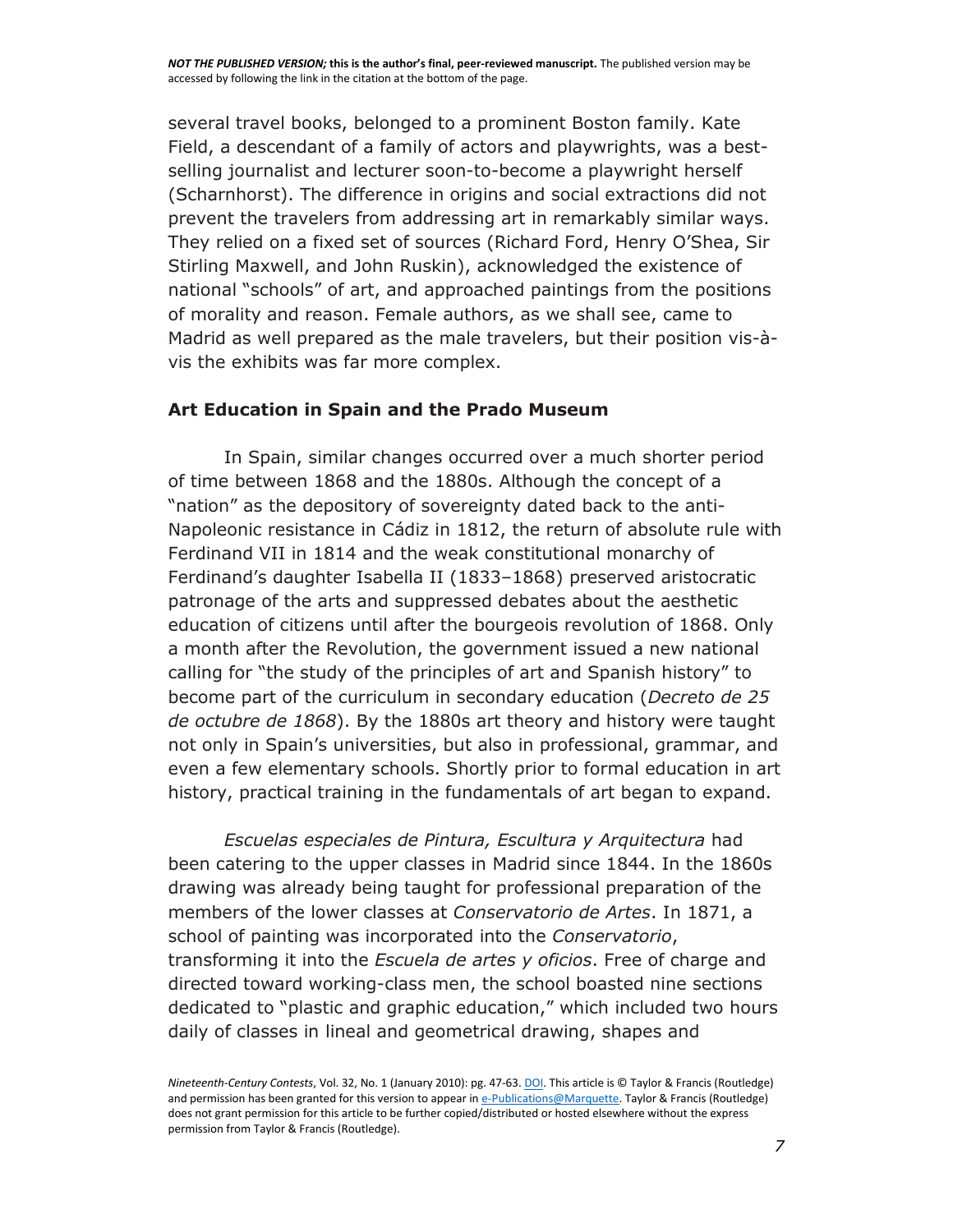decorations, perspective, coloring, and composition. One of the sections offered daily two-hour classes of drawing, "applied to common-life uses," to "señoritas," who were reported to "attend with great benefit for themselves" (de los Ríos: 524<sup>4</sup>).

Thus since the early 1870s Spain seemed to have joined the community of the nations deeming it important to provide art education to their citizens. Unsurprisingly, from 1872 onward the Spanish liberal press continuously referenced projects of comprehensive art education in Britain and other countries (Sempere y Miguel 1872, 1873, Tubino 1873, Cossío 1878, 1886, 1887). Yet after the short-lived First Republic (1873–74) and the restoration of the Borbons in 1874, only the members of a progressive private institution of secondary education, *Institución Libre de Enseñanza*, continued these efforts. Needless to say, when dealing with women, the policy shared the deficiencies characteristic of nineteenth-century art education elsewhere. Working class women, who were introduced to art as a step towards acquiring a profession, and upper class women, who were exposed to art as educators of children and as guardians of health and morality in the domestic sphere, were instructed almost exclusively in drawing and in the art of floral still-lives and landscapes; they were not admitted to classes in anatomy or live figure drawing (de Diego).

Nationalized after the 1868 revolution, the Prado mirrored the belated democratization of the arts in Spain but did not stand up to its highest achievements. Opened in 1819 as a Royal Museum or *Museo Fernandino*, it had epitomized the court's outreach into the public sphere, and its early admission policies reflected the authorities' interest in artists and connoisseurs and their disregard for the working classes. During the first eight years of its existence, the Prado was open to the public on Wednesdays and thereafter on Saturdays as well. One would have had to wait until 1838 to see the museum open on Sundays; But even that decision was motivated more by the need to prevent the public from bothering art students and amateur artists who were copying paintings on display than by any Royal concern for enlightening the masses (Géal 318–319). The fact that the Museum did not care about working-class visitors is reflected in much of the early descriptive literature, both foreign and domestic, whose tone is

*Nineteenth-Century Contests*, Vol. 32, No. 1 (January 2010): pg. 47-63[. DOI.](http://dx.doi.org/10.1080/08905491003704046) This article is © Taylor & Francis (Routledge) and permission has been granted for this version to appear i[n e-Publications@Marquette.](http://epublications.marquette.edu/) Taylor & Francis (Routledge) does not grant permission for this article to be further copied/distributed or hosted elsewhere without the express permission from Taylor & Francis (Routledge).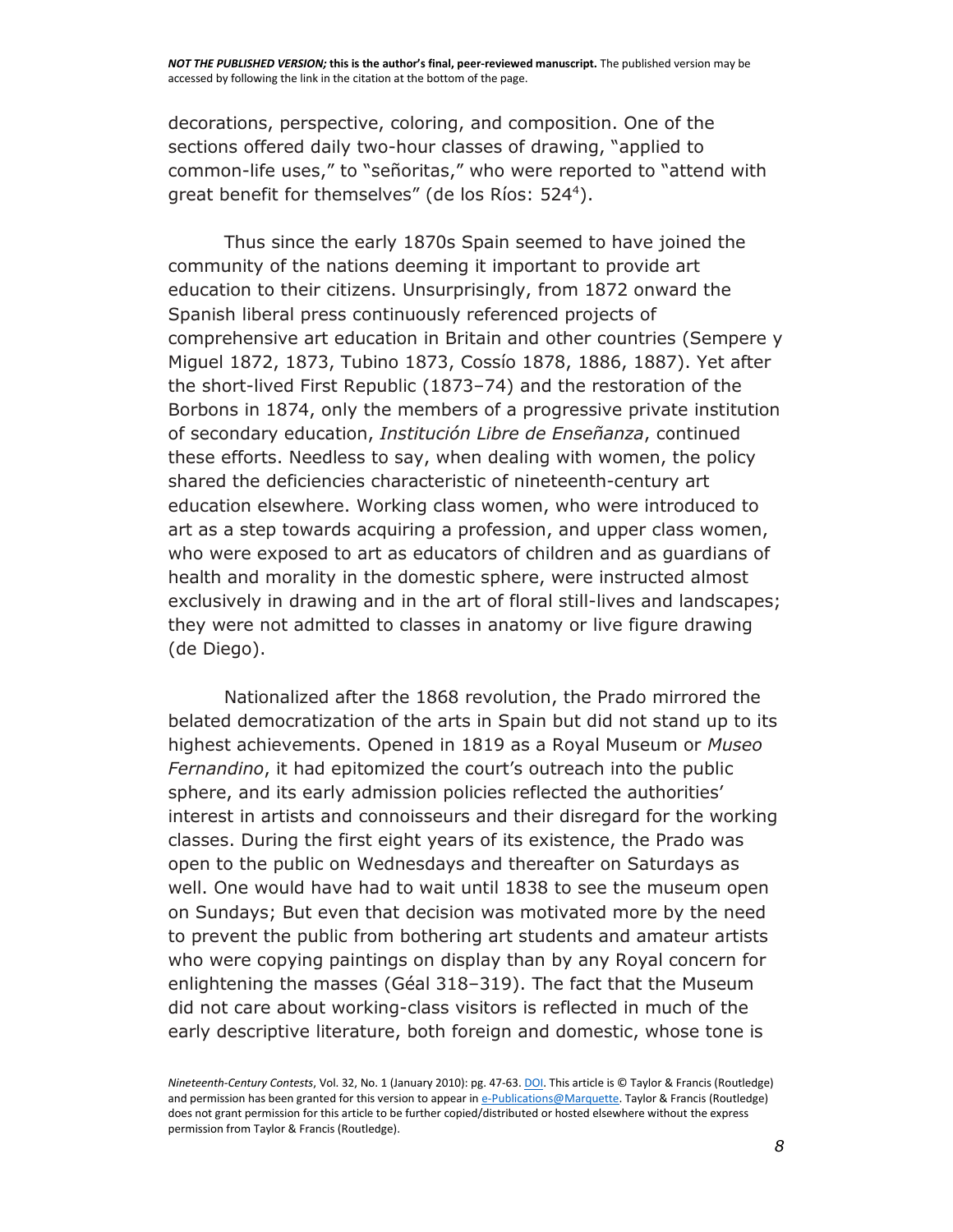predominantly elitist. Thus, in 1831, French writer Prosper Merimée praised the authorities for not admitting the general public on Sundays, contrasting his pleasurable experience of the Prado with that of the Louvre (73–75). However, the years prior to the museum's nationalization brought a steady increase in middle-class domestic visitors, who had learned their habits of viewing art at the National Exhibitions that were been celebrated at the former National Museum (a.k.a. de la *Trinidad*) since 1856. The growing democratization of the visitorship also induced curators to mark the paintings with special plates featuring the artists' names (1856). Prior to that, only a number in the corner would allow literate visitors to identify a painting by its entry in the catalogue.

In 1873, during the First Republic, the education of the public finally appeared on the State's agenda for the museum, although the idea would not be implemented until the 1920s. The authorities did, however, succeed in another task that is usually associated with a museum's reinterpretation as a civilizing space for the masses: the collection of the data on attendance. This was also the time when an entrance fee was instituted for all days except Sundays and holidays. While the data demonstrate impressive growth in general attendance, the number of paying visitors grew the most. And, since the "masses" visited the museum of Sundays, and art-insiders obtained special permission to visit the museum without paying a fee, the disproportionally large numbers of paying visitors arguably pointed to its growing bourgeois base. Representations of the museum in the local press also testify to its increasing importance in the middle-class male imagination as a place of social mingling and sexual contact (Afinoguénova).

Although the museum authorities declared their intention to organize and exhibit the collection according to national schools, the task was only fully implemented in 1927. The awkward fact that the space had originally been designed to house a Museum of Natural History and the lacunae in the collection itself were the most commonly cited reasons why Spain's most prominent museum had remained a collection of masterpieces rather than a comprehensive chronological display of "schools." These debates continued even after

*Nineteenth-Century Contests*, Vol. 32, No. 1 (January 2010): pg. 47-63[. DOI.](http://dx.doi.org/10.1080/08905491003704046) This article is © Taylor & Francis (Routledge) and permission has been granted for this version to appear i[n e-Publications@Marquette.](http://epublications.marquette.edu/) Taylor & Francis (Routledge) does not grant permission for this article to be further copied/distributed or hosted elsewhere without the express permission from Taylor & Francis (Routledge).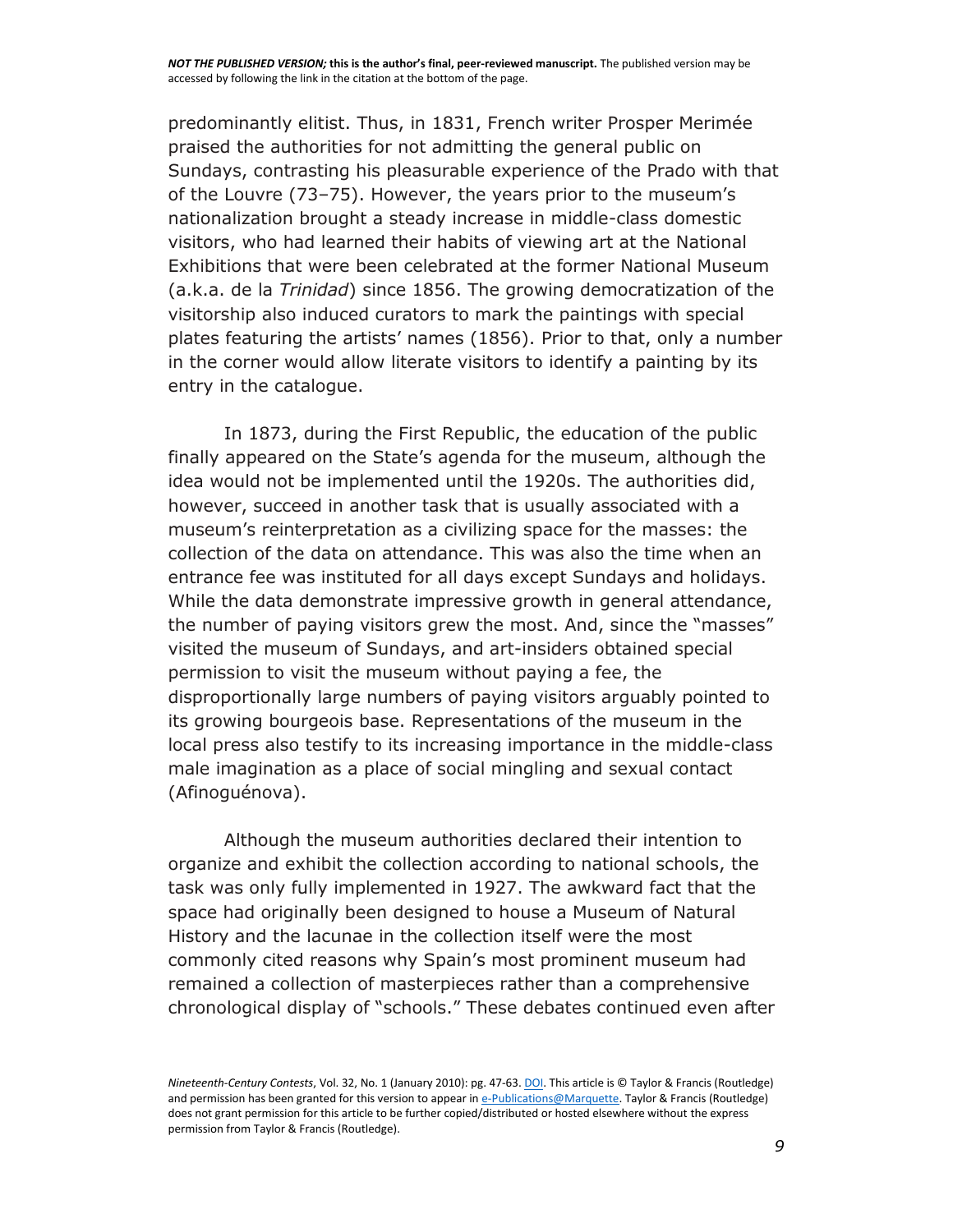nationalization, when its capacity to illustrate the history of national schools of art became widely recognized.

The preceding analysis suggests that Anglo-American visitors were drawn into the Prado by what in their home countries was already a norm or a habit: a desire to classify art and define one's own moral position and taste. However, although the progressive educational reforms had already begun to bring middle-class Spaniards to the museums and introduce them to the values of art history, the Prado could offer no such comprehensive experience and did not teach to analyze art those visitors who came unprepared. Different modes of approaching artistic displays coming from foreign and domestic clientele make one wonder to what degree the Prado depended on its international reputation for maintaining its national status.

## **The Purposes of Museum Travel**

If, by the middle of the nineteenth century, Britain and America had started to promote middle-class museum-going by means of arteducational policies and programs, one could expect to find the fruits of such a democratic approach in the writings of travelers who visited the Prado in the 1860s–1880s. One might also hope to find observations about local museum-goers and support for the arteducational reform taking place in Spain since early 1870s. Yet in reality, as we shall now see, foreign visitors' accounts are marked by two contradictory tendencies. On the one hand, their very idea of touring foreign galleries was directly related to the fact that in their home countries museums had become accessible not only to connoisseurs, but also to amateurs, male and female. On the other hand, their accounts of the Prado read like narratives of escape from the overcrowded museums back home.

In order to understand these stories, one should keep in mind that side-trips to Madrid often defeated the purpose of traveling to Spain—an exotic destination. Thus, the ensuing analysis will refer to books that respond to the diffuse generic definitions of Romantic travel and whose very titles place Spain in contexts that were either orientalizing or picturesque: *To the Desert and Back, or, Travels in Spain, the Barbary States, Italy, etc., in 1875–76*, *Through Spain to* 

*Nineteenth-Century Contests*, Vol. 32, No. 1 (January 2010): pg. 47-63[. DOI.](http://dx.doi.org/10.1080/08905491003704046) This article is © Taylor & Francis (Routledge) and permission has been granted for this version to appear i[n e-Publications@Marquette.](http://epublications.marquette.edu/) Taylor & Francis (Routledge) does not grant permission for this article to be further copied/distributed or hosted elsewhere without the express permission from Taylor & Francis (Routledge).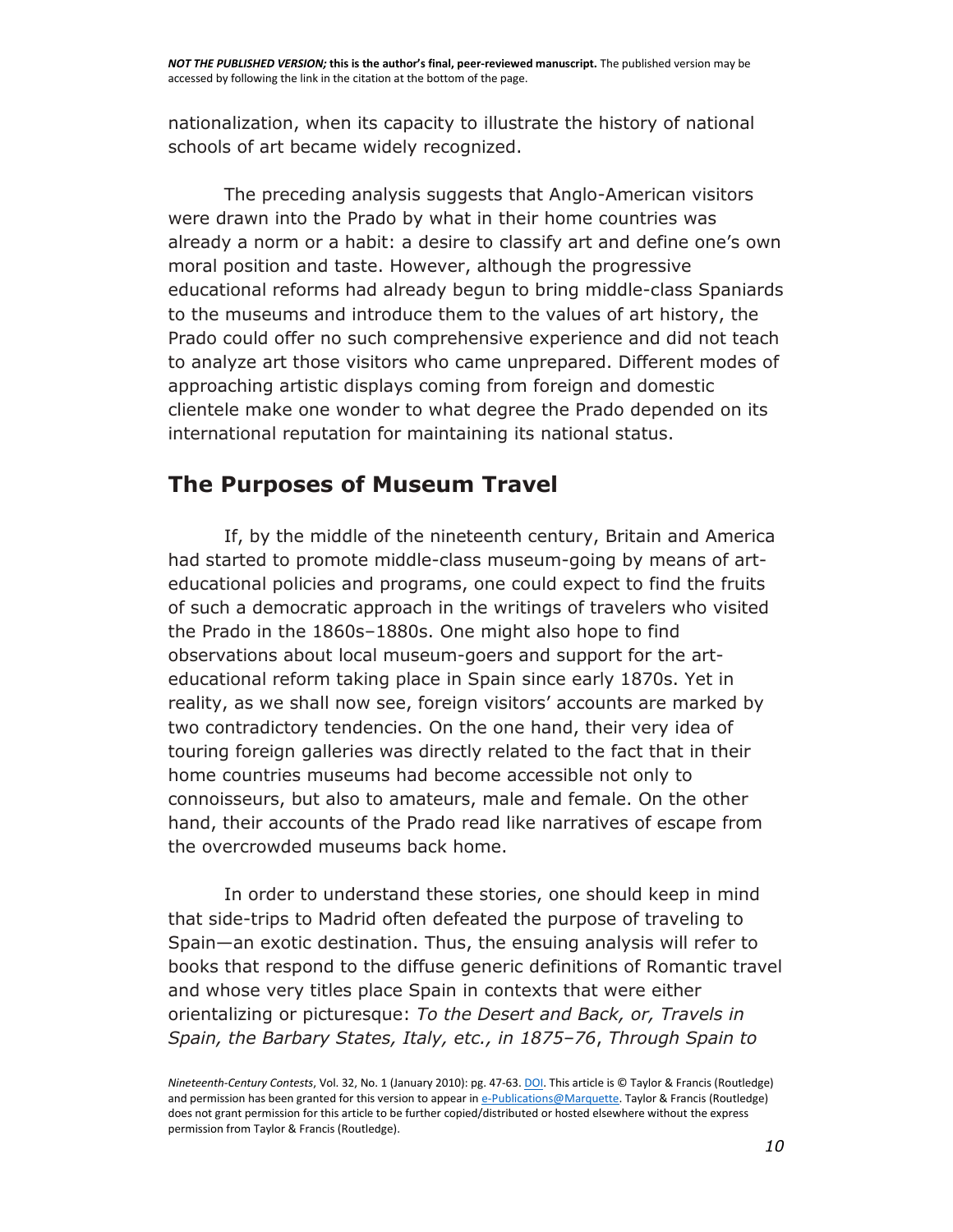*the Sahara*, and so on. Buzard's oft-cited interpretation of the statusdefining nature of cultural travel helps to resolve this apparent contradiction (1993). Arguably, describing one's visit to an art gallery and taking a dangerous trip to a quasi-African nation served the same purpose of countering the growing availability of travel in an age of rapid transport and mass tourism. For women, both experiences were also means to transcend the limits of domesticity, imposed by the bourgeois reorganization of society. As Tollemache puts it, "Spain is probably the only European country which has not been overrun by tourists. Whilst the Picture Galleries of Italy, Germany, and even of St. Petersburg are familiar to most English travelers, the Royal Museum at Madrid, which contains, perhaps, the finest collection of Pictures in the world, is comparatively unknown" (33, capitalization in the original). This type of reconstruction of the Prado allowed visitors to simultaneously promote the Museum as "the shrine of all pilgrims of taste" (Hay, 5) and portray themselves as such pilgrims.

#### **A Museum for Connoisseurs**

Visitors to the Prado, male and female, described themselves as driven by a desire to study art. As Betham Edwards put it, "We had come ostensibly to Madrid to see the works of Velázquez, and we carried out our intention, not glancing at, but really looking into and studying them as we study Homer, or Shakespeare, or Cervantes.[…] The journey from London to Madrid is costly and fatiguing; but I advise any one to make it who is desirous of receiving a good lesson in art" (46, 63). Many other travelers remember having spent two or more days, or even their entire visit, in the museum. Harvey remembers: "A day rarely passed that we did not spend some hours there, and yet when we left Madrid we felt that we were only beginning to become acquainted with even our favourites" (94), while Day affirms that "the traveler will not be satisfied to finish a day of sight-seeing without a daily visit to the Museo" (53). Yet inspecting the guest books that every visitor had to sign, I found virtually no repeated names on any successive days, which suggest that the travelers either returned to the museum on a Sunday, a day of open public admission not suitable for the silent study of works of art, or in fact did not come to the museum every day (Libros de visita, *Archivo del Museo Nacional del Prado*).

*Nineteenth-Century Contests*, Vol. 32, No. 1 (January 2010): pg. 47-63[. DOI.](http://dx.doi.org/10.1080/08905491003704046) This article is © Taylor & Francis (Routledge) and permission has been granted for this version to appear i[n e-Publications@Marquette.](http://epublications.marquette.edu/) Taylor & Francis (Routledge) does not grant permission for this article to be further copied/distributed or hosted elsewhere without the express permission from Taylor & Francis (Routledge).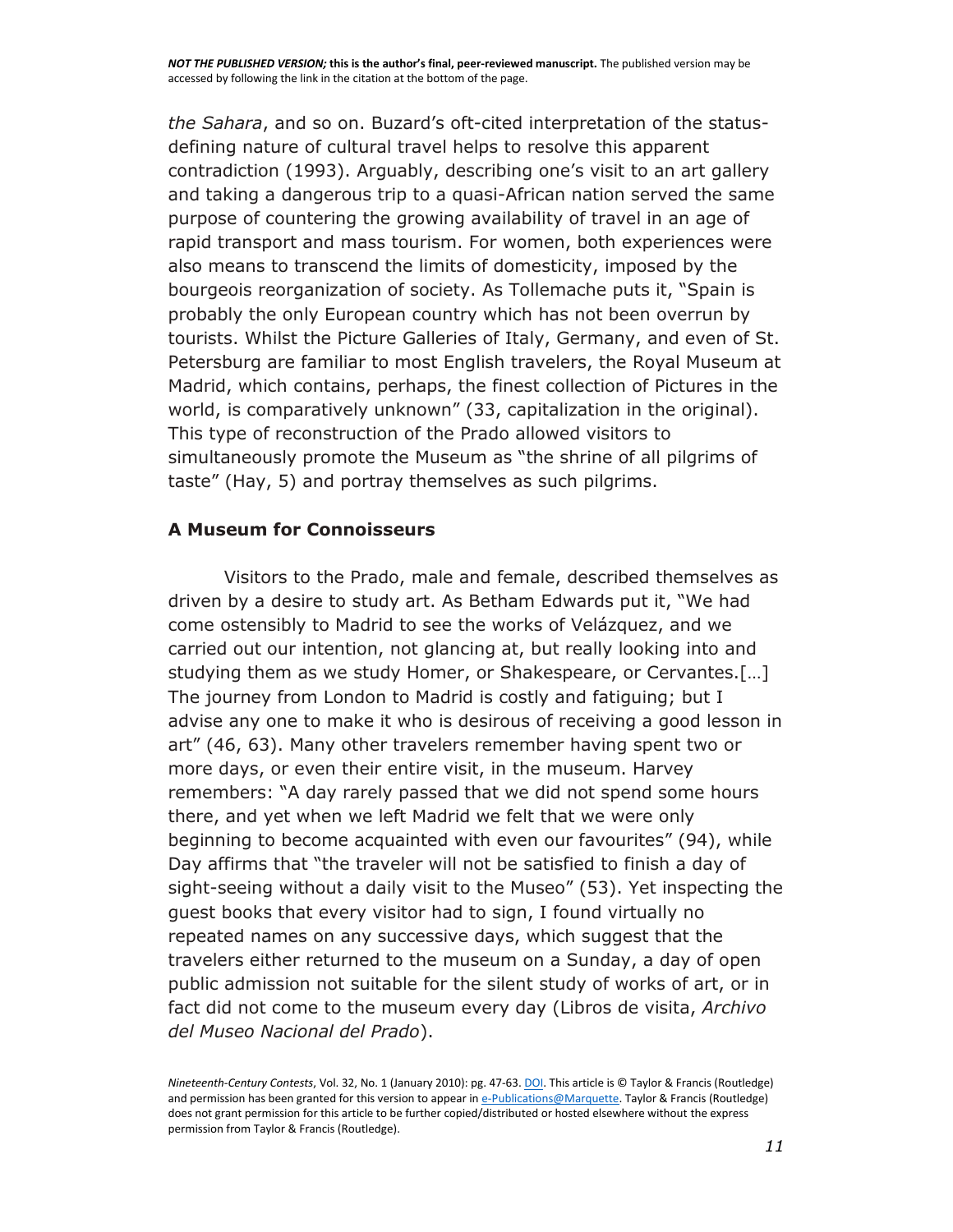Just as the visitors presented themselves as connoisseurs, they construed the Prado as a place fit not merely for enjoyment, but also for the intellectual study of art. Betham Edwards, for example, depicted the museum as a place perfect of contemplation for viewers that are highly intellectual:

All is quiet, and silent, and orderly as in a church; the rooms are unadorned and perfectly lighted; the pictures are never hidden by crowds of copyists; the place is never crowded or noisy; and after contemplating your favourite pictures or picture for a time, you leave the gallery, not tired and blinded by too many impressions, but refreshed and invigorated with a calm intellectual enjoyment that is as good and simple as it is deep and lasting. (80)

Tollemache writes in a similar way: "A sense of intense satisfaction, such as can hardly be defined, spreads itself through every chunk and corner of the mind, as this Gallery is traversed. The eye is not fatigued, the light admitted in the center of the vaulted ceiling is pleasant to the sight, and perfect as regards the pictures" (34). Day, who remembered visiting the Gallery every afternoon, remarks that it is "exceedingly well arranged," "cool in the Summer and warm in the Winter, and every facility is given to artists who wish to copy". In reality, though, the deficiencies of light and the lack of exhibition space were two main problems that the museum faced in the nineteenth century. Therefore, male and female travelers equally flattered the Prado in order to position themselves as art lovers.

## **Bildung** *and the Overcoming of Emotions*

While emphasizing their own exquisite taste, these visitors, nevertheless, employ a large number of *topoi* that evoke their struggle to transcend mere emotion and reach the "calm intellectual enjoyment" that Betham Edwards described. In their descriptions, both the initial, emotional impression and its later intellectual overcoming are equally important. Thus, Alfred Elwes confesses that he was 'struck at once" by Velázquez, Murillo, and Ribera's work, but proceeds to reasoning:

On a close examination his [Velázquez's] colours seem to have been literally thrown upon the canvas, as if he wielded his brush like a sword and slashed at his work, but the effect, when viewed at a little distance, is truly marvelous. There is a Christ crucified, with a partly-clotted hair hanging over the dropped

*Nineteenth-Century Contests*, Vol. 32, No. 1 (January 2010): pg. 47-63[. DOI.](http://dx.doi.org/10.1080/08905491003704046) This article is © Taylor & Francis (Routledge) and permission has been granted for this version to appear i[n e-Publications@Marquette.](http://epublications.marquette.edu/) Taylor & Francis (Routledge) does not grant permission for this article to be further copied/distributed or hosted elsewhere without the express permission from Taylor & Francis (Routledge).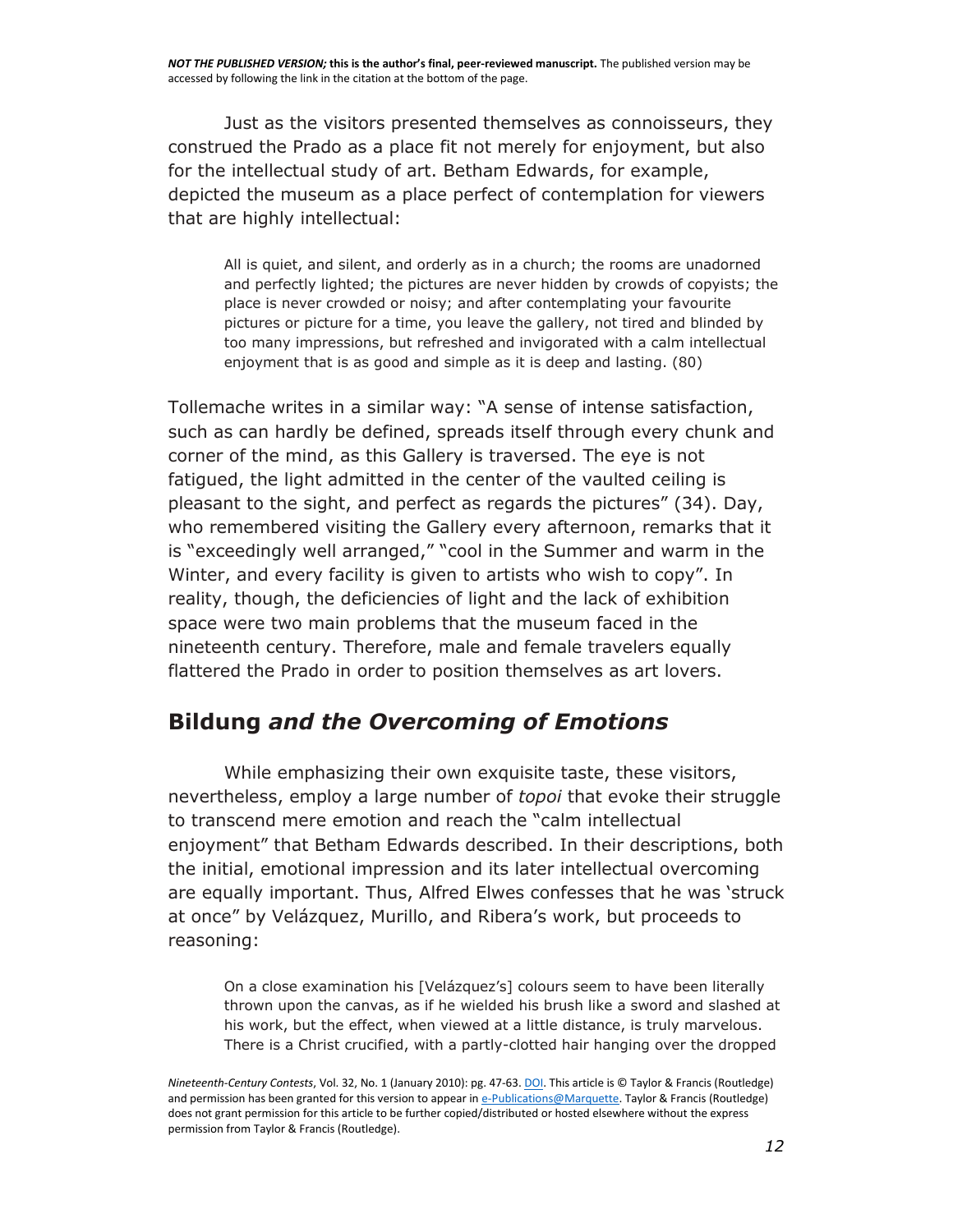head that makes you shudder, so wonderful is its execution, so terribly like unto death. (66)

The tendency to rationalize emotions is equally characteristic of female travelers. But their defenses of aesthetic judgment against mere emotional enjoyment are of particular interest, as they indicate the authors' desire to protect their right to interpret art in a civicminded and non-sentimental way. Unwilling to confine themselves to domestic and educational aesthetics only, women travelers base their judgments on their knowledge of artistic technique, historical subjects and terminology. Thus, Tollemache, who notes that the impression of the Museum is "deep and lasting", but laments the absence of a written catalogue (for which she intends to substitute by writing her book), insists on the need to overcome the initial emotional perception of Raphael's *Visitation*: "The first impression of this picture is perhaps not pleasing, but wait awhile, and it will be engraven" (42–43). In a similar vein, Betham Edwards exhibits knowledge of art-critical terminology and a knack for philosophical interpretation:

Thus it happens that when you come away from his pictures, you forget the painter and the painting, and you remember only the subjects,—not elevated subjects, often quite the contrary, but aesthetically conceived by an intellect so unswerving, and touched with a hand so masterly, that they seem to "live, and move, and have their being." […] His power of painting circumambient air, his knowledge of lineal and aerial perspective, the gradation of tones in light, and shadow, and colour, give an absolute concavity to the flat surface of his canvas. (64)

In a later part of her text the author guides her readers into an aesthetic understanding of a work of art, privileging analysis over imagination:

I suppose most people would prefer Murillo to Velasquez, because imagination is generally set on a pedestal above intellect. Murillo's imagination is like an upsoaring fountain, ever sunny and ever luminous, whilst Velasquez did not dream, but reason. He is, indeed, the most logical of painters; and what makes his works so valuable to artists and lovers of art is the quality they have in common with the masterpieces of antiquity, and which has been well called the perfection of good sense. […] Study one of Velasquez's greatest pictures as a whole, as a creation in fact, and then set yourself to look into the

*Nineteenth-Century Contests*, Vol. 32, No. 1 (January 2010): pg. 47-63[. DOI.](http://dx.doi.org/10.1080/08905491003704046) This article is © Taylor & Francis (Routledge) and permission has been granted for this version to appear i[n e-Publications@Marquette.](http://epublications.marquette.edu/) Taylor & Francis (Routledge) does not grant permission for this article to be further copied/distributed or hosted elsewhere without the express permission from Taylor & Francis (Routledge).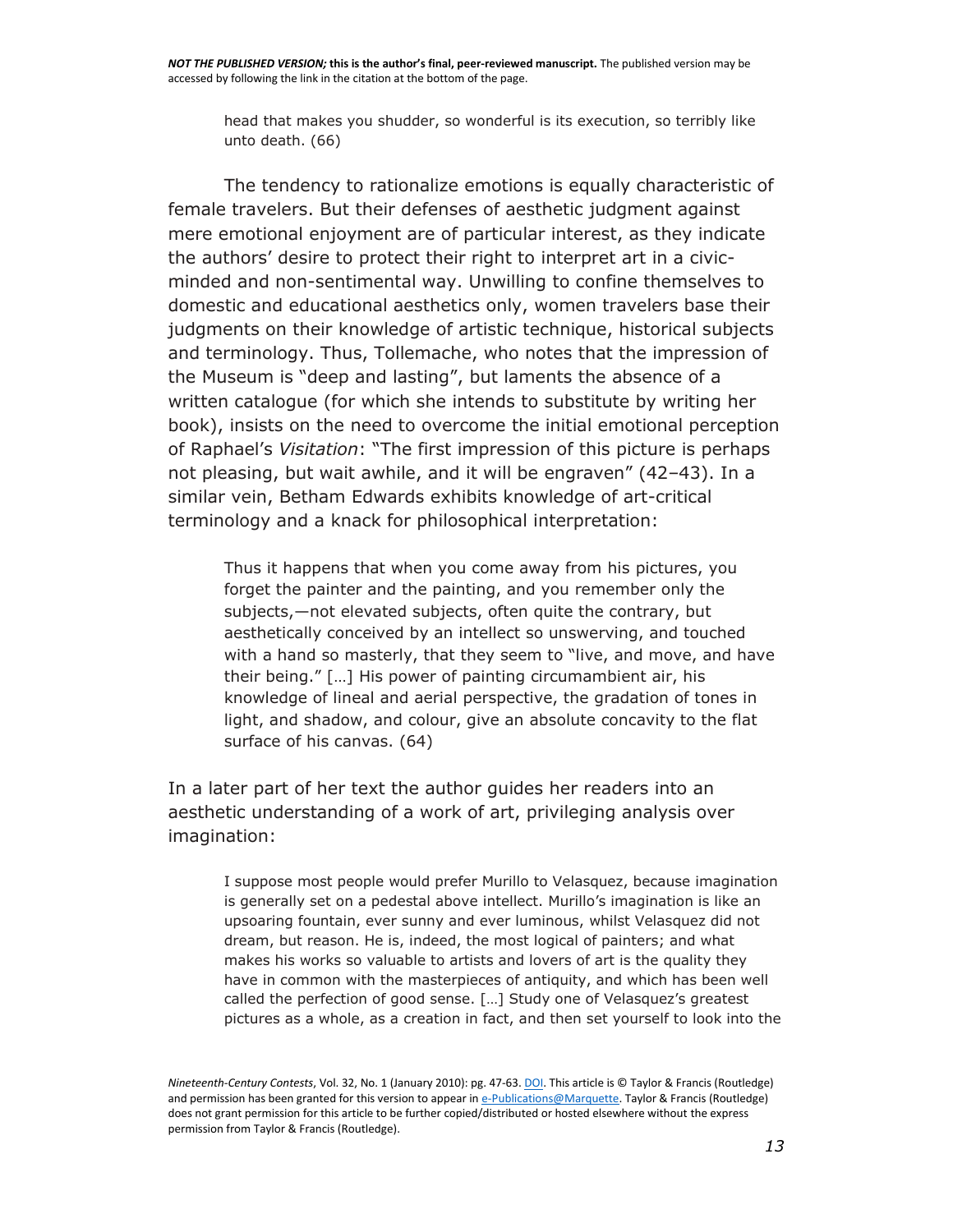manner of it, how much remains still to marvel and to admire. […] Take, for instance, his colouring […]. (66–67)

For female travelers, recognizing Velázquez as an intellectual artist was also a gesture of protest against the popular view that women's artistic experience was limited to the realm of feeling. Hence, women visitors praise Velázquez's "manly" authority, self-contained and inapprehensible by emotions. Kate Field expresses her predilection for Velázquez in such gendered terms: "Painting more honest, more manly, cannot be conceived. I'd rather have one Velázquez than dozen Murillos, for there is a virility, a scorn for nonsense and sentimentality, a respect for reality, however unlovely, that brace the soul to renew its fight for truth" (133).

Although art education opened the realm of museums to British and American men and women and provided them with analytical tools and a suitable language for describing the experience, after crossing the threshold of a foreign gallery they used to forget that their understanding of art was not innate. Thus, they tend to lose interest in analyzing artistic "schools" and developed the liking for masterpieces. By the same token, they began to hide their emotions, demonstrate the knowledge of art techniques that was only available to connoisseurs, and used art for self-cultivation. However, a set of attitudes which men expressed for the purposes of presenting themselves as quasi-aristocrats, had a different meaning for women, who posed as experts in order to protect their right to a full-fledged artistic experience and expression.

## **A Hybrid Prado**

Serving the selected few coming from other nations was a principal function of the Prado under the *Ancien Régime*, and one can easily document its popularity among the transnational aristocracy prior to nationalization. The museum's cosmopolitan appeal was rooted in the idea of "virtual representation" of the nations by their elites communicating directly with one another, and this is why early literature about the Prado, including its catalogues, was addressed to both foreign and domestic audiences. What merits closer investigation, however, is the extent to which foreigners' opinions continued to have an impact on the museum when it became national and began to draw

*Nineteenth-Century Contests*, Vol. 32, No. 1 (January 2010): pg. 47-63[. DOI.](http://dx.doi.org/10.1080/08905491003704046) This article is © Taylor & Francis (Routledge) and permission has been granted for this version to appear i[n e-Publications@Marquette.](http://epublications.marquette.edu/) Taylor & Francis (Routledge) does not grant permission for this article to be further copied/distributed or hosted elsewhere without the express permission from Taylor & Francis (Routledge).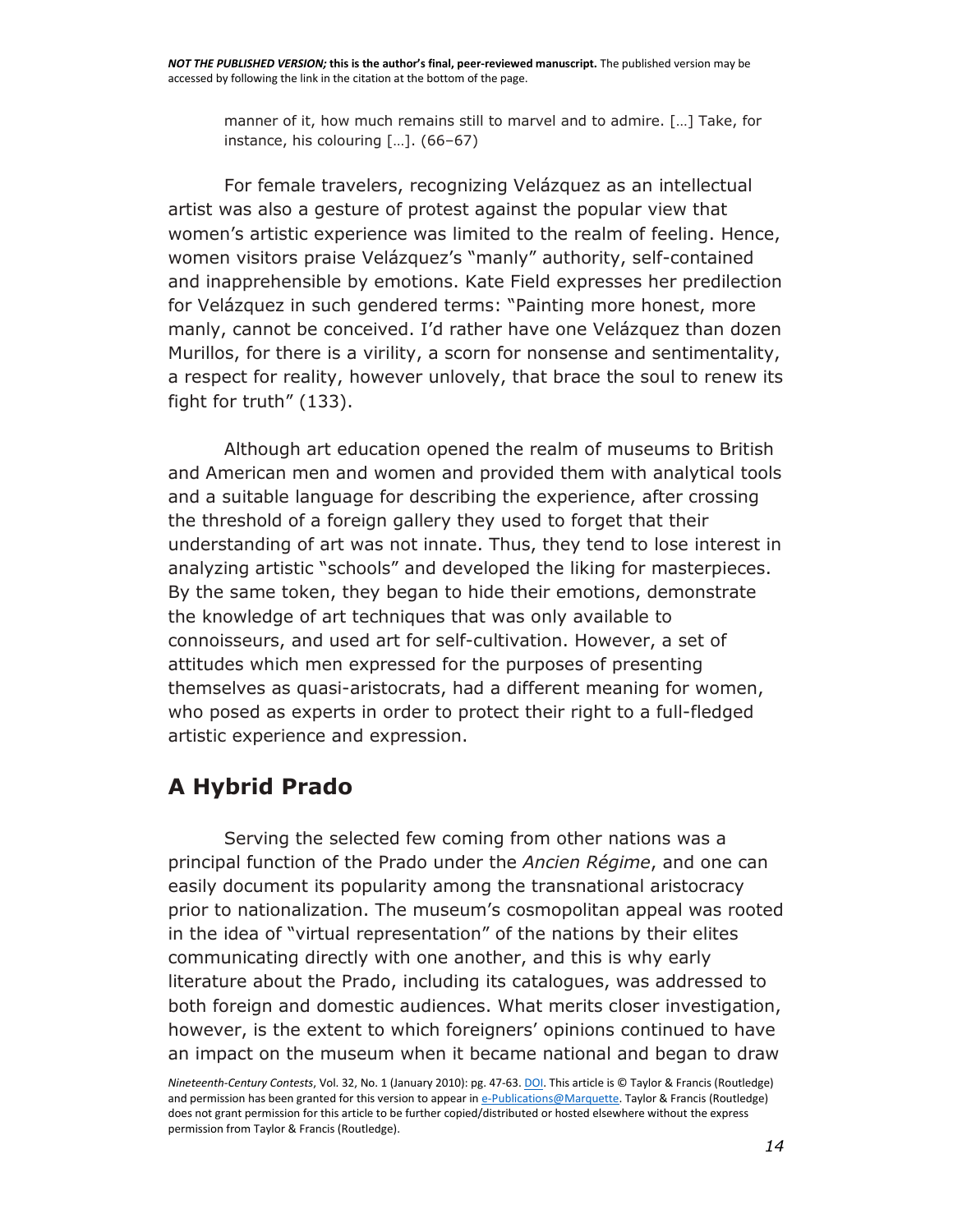domestic crowds. From the preceding sections of this article one can infer that international visitors were more likely to support the museum's elitist status than to provide Spaniards with positive models of democratic museum-going.

For an institution like the Prado which maintained its links with Royalty and aristocrats for most of the nineteenth century, its popularity among foreigners could easily justify its anachronistic display mode and its narrow social appeal. At the same time, we have also seen that, in spite of their highbrow content, the travelers' writings reflected the democratization of museum-going and the rise of tourism industry. From this point of view, the enthusiastic tone of the visitors' accounts secured for the Prado a paradoxical reputation of an institution that was as popular as it was exclusive. As this final part of the article will demonstrate, the travelers' opinions played a key role in the ongoing public discussion about whether the Prado was to maintain its reputation of a "collection of masterpieces" and thus remain faithful to its aristocratic origins, or whether, on the contrary, it had to conform to the democratizing trend of putting national schools of art on display.

#### **Foreigners and the Debate about the Prado**

Since travelers' accounts imitated the conversation of educated art lovers, the authorities of the Prado—a museum deeply rooted in the culture of the cosmopolitan elites—continued to treat the foreigners' opinions as decisive even at the time when the audiences which the museum attracted were becoming less and less refined. Thus, when in the mid-1840s Richard Ford criticized the disorganization of the museum and the poor restoration of its paintings (vol. 2, 682), Pedro de Madrazo, the director's son and the author of the Catalogue, was so alarmed that he devoted eight out of ten pages of the prologue to refuting Ford's impressions (Madrazo 1850: iii–x). But Madrazo had missed the point: Ford's guidebook was not addressed to cosmopolitan aristocrats, but rather to the fast growing number of middle-class travelers attracted to what Scottish artist David Wilkie had called the "Timbuctoo of art" (quoted in Ford vol. II, 683).<sup>5</sup> For these travelers, the lacunae and disorganization in the collection were a big part of its appeal. They made the Prado one of

*Nineteenth-Century Contests*, Vol. 32, No. 1 (January 2010): pg. 47-63[. DOI.](http://dx.doi.org/10.1080/08905491003704046) This article is © Taylor & Francis (Routledge) and permission has been granted for this version to appear i[n e-Publications@Marquette.](http://epublications.marquette.edu/) Taylor & Francis (Routledge) does not grant permission for this article to be further copied/distributed or hosted elsewhere without the express permission from Taylor & Francis (Routledge).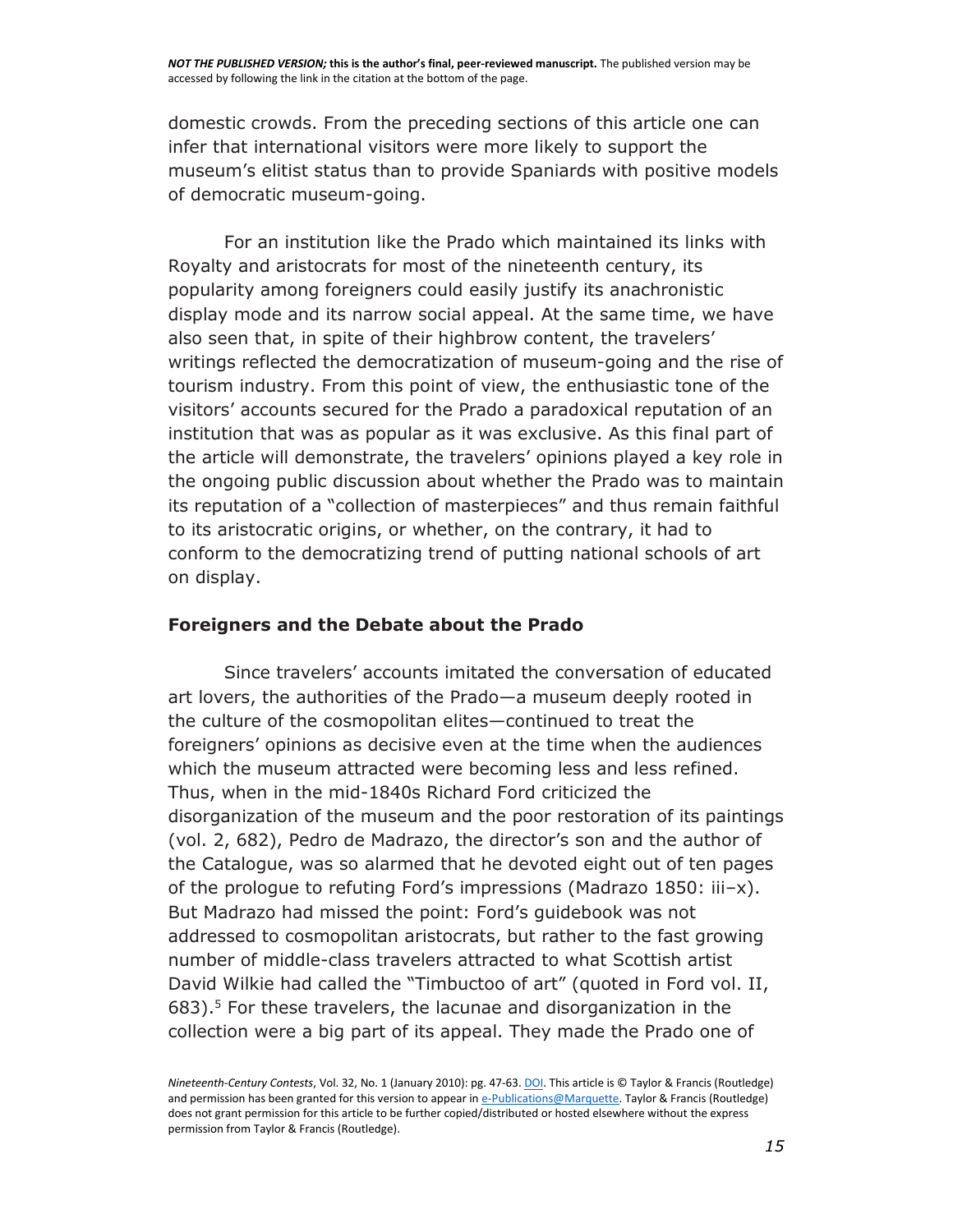the few old-style collections of masterpieces at a time when other museums were presenting their displays in a uniform and rationalistic manner. This is why English-speaking foreigners insisted on calling the Prado "*Museo Real*" long after nationalization.

Since travelers' opinions were rooted in the democratic tradition of museum-going and, simultaneously, pretended to be elitist, they could serve either side of the debate about the Prado as a national museum. Outside of the narrow group of the museum authorities, liberal Spanish writers thought that foreigners, versed in the positivist discourse of art history, would be most likely to support progressive demands for its complete reorganization. Introducing the Prado in his 1876 *Guía de Madrid*, Ángel Fernández de los Ríos referenced the opinions of some unnamed "foreigners" in order to explain to his compatriots the importance of the museum for reconstructing the history of art and the need to transfer the ownership of art away from the Royal courts and the Church:

Foreigners who don't have too deep of a knowledge of our past get astonished at how a nation so rich in first-class artists entered our century having as its only museum the dark passages and mysterious rooms of Royal palaces and country residencies and the *retablos* of her temples, where […] remained forever cornered, like diamonds framed in mud, wooden plates of great interest for the history of art and paintings on canvas which the whole world now admires. (486)

At the same time, foreign visitors' selective attention to paintings on display helped the authorities who were interested in safeguarding the Prado as a collection of masterpieces. When the museum was nationalized, liberal Spanish writers started to insist that, although it "amassed in abundant amounts treasures that are causing well-founded jealousy among foreigners, it could only be called a warehouse, rather than a museum, of art" (Tubino 1872: 506). The tendency to privilege the canon of the "Spanish school" while dismissing its minor artists and its less glamorous periods, in particular, provoked the most energetic attacks on the part of liberal Spanish critics. For Francisco María Tubino, showcasing masterpieces was evidence of the museum's outdated role—that of serving as "one of the many tools that the monarchy used to impress and captivate the spirits and imaginations of the crowds" (507). For a national museum, showcasing masterpieces was less important than illustrating

*Nineteenth-Century Contests*, Vol. 32, No. 1 (January 2010): pg. 47-63[. DOI.](http://dx.doi.org/10.1080/08905491003704046) This article is © Taylor & Francis (Routledge) and permission has been granted for this version to appear i[n e-Publications@Marquette.](http://epublications.marquette.edu/) Taylor & Francis (Routledge) does not grant permission for this article to be further copied/distributed or hosted elsewhere without the express permission from Taylor & Francis (Routledge).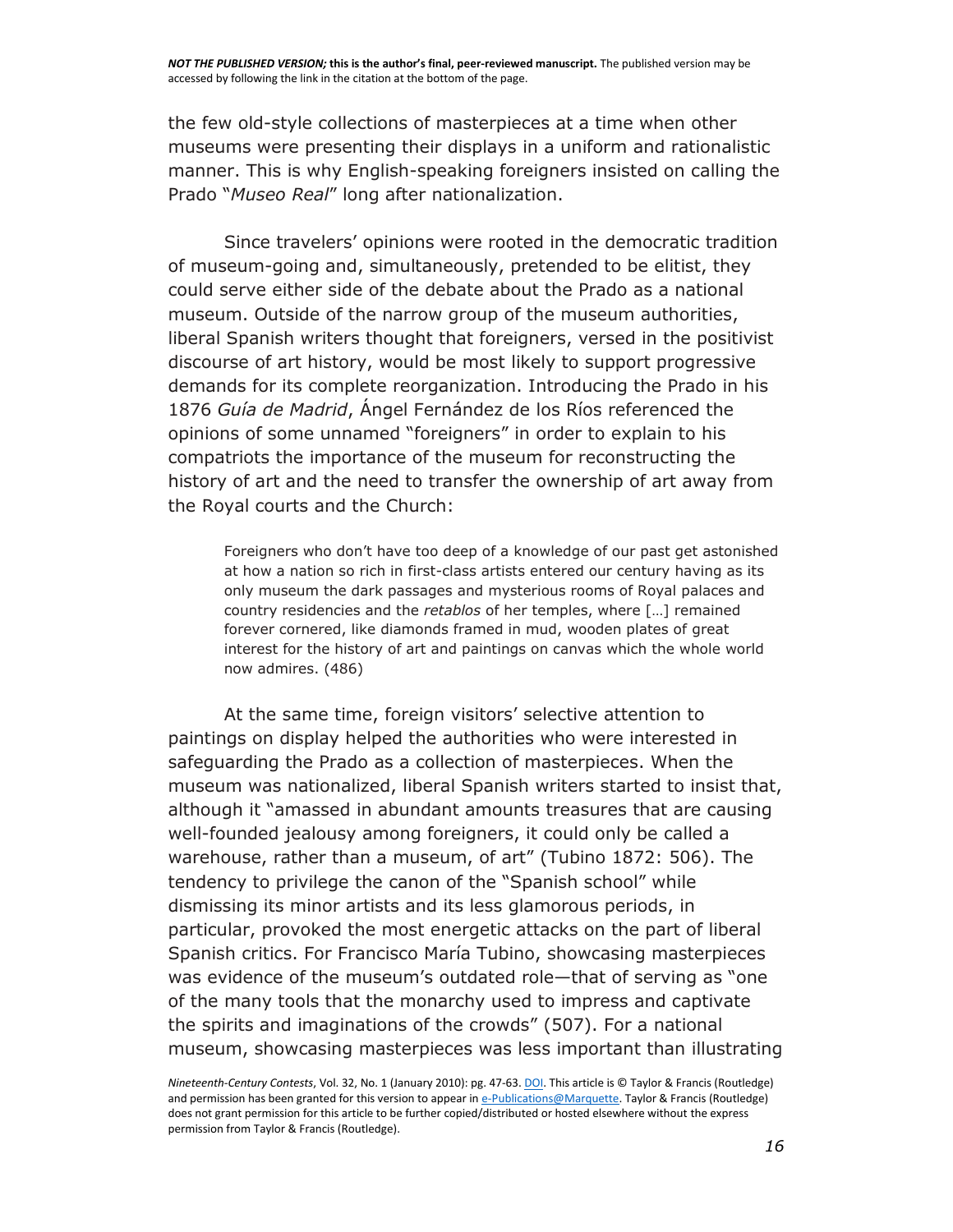the history of art: "We constantly hear talk of or praise for the Divine Morales, the mystical Murillo, the energetic Zurbarán or the always under-celebrated Diego Velázquez, but very rarely if ever does one come across meditations on art as an idea, as an activity, as a series of facts and manifestations" (512–13). A year later, Ceferino Araujo Sánchez, another liberal critic, went even further by declaring that the museum directors' persistent efforts to improve the conditions under which Velázquez's paintings were exhibited represented "a miserable preoccupation when the interests of art are called in question" (1873: 480). If the highest achievements of Spanish art and the gems of the Royal collection continued to be the authorities' only priority, then the Prado had to keep its earlier name of a Royal Museum, "*Museo del Rey*, as it is known abroad," the critic concluded, pointing at the connection between the museum's continuing elitism and its international reputation (1875, 11).

## **The Foreigners' Example**

Given the delayed formation of museum spectatorship in Spain, what role if any did foreign visitors play? Some sources suggest that the Spanish liberal public, male and female, found themselves attracted by an attention to art that was virtually unknown in their own milieu. Thus, in his short story, "Ordeals," Leopoldo Alas (Clarín) described a strange Spanish couple, whom everyone took for foreigners because of their interest in art: "They spoke to each other a lot, discussing seriously what they were seeing and hearing, forgetful of the world around them, thinking about art alone, unaware of the fact that everywhere their outlandish aspect was causing surprise, not untouched by inconspicuous ridicule" (1896, digital edition). Among Spanish social groups, feminists were the ones who appreciated most the example of museum travel given by British female writers. Carmen de Burgos, an early twentieth-century feminist and journalist, found the example of British women particularly useful for her aging compatriots who would normally be removed from public eyes once they lost their reproductive functions: "In old age I want to be like these English ladies who travel continuously. See new landscapes, museums; listen to new scores …. Tour all countries… old age is only terrible for old Spanish women who lock themselves by the fireplace,

*Nineteenth-Century Contests*, Vol. 32, No. 1 (January 2010): pg. 47-63[. DOI.](http://dx.doi.org/10.1080/08905491003704046) This article is © Taylor & Francis (Routledge) and permission has been granted for this version to appear i[n e-Publications@Marquette.](http://epublications.marquette.edu/) Taylor & Francis (Routledge) does not grant permission for this article to be further copied/distributed or hosted elsewhere without the express permission from Taylor & Francis (Routledge).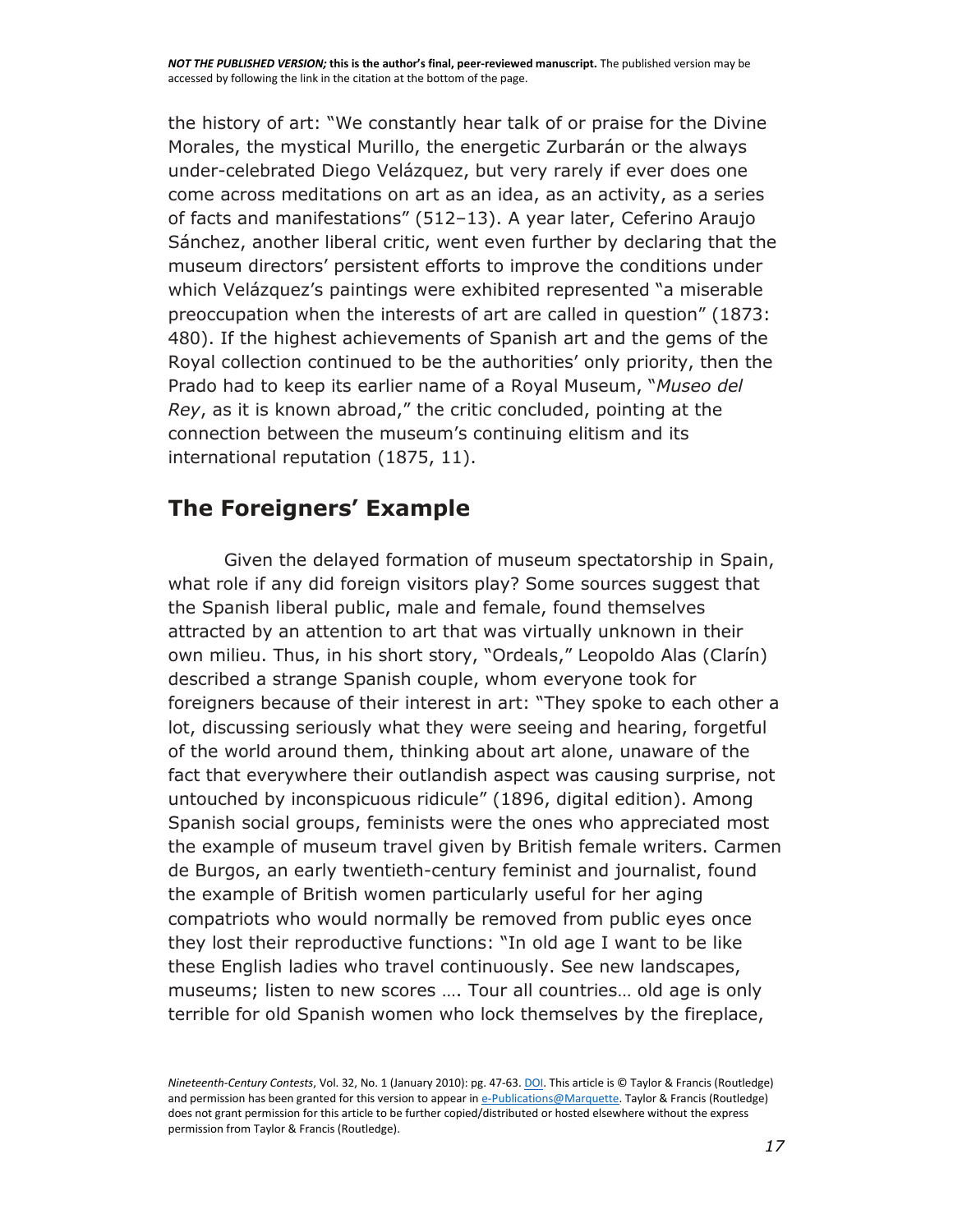gaining weight, praying the rosary and taking pectorals. This is why they are so obsessed with staying young…." (267).

Other sources point at the fact that, although foreign travelers did not remain unnoticed `by the Spanish liberal public, the communication between these two groups, potentially so fruitful, was all but nonexistent. Foreign museum-goers were busy staging their own self-cultivation and posing in front of the paintings as upper-class connoisseurs. Meanwhile, the majority of Spaniards used their visits for social mingling with representatives of other classes and, especially, members of the opposite sex. Examining both domestic and Anglo-American sources therefore leaves us with a paradoxical picture of foreigners scrupulous in their attention to art yet oblivious of their surroundings and unaware of the fact that they, too, were being observed. Most often, female foreigners, immersed in the contemplation of art, became the objects of not-so-disinterested observation for Spanish men. Thus, in one of his interviews the writer Francisco Ayala suggested that, in the early years of the twentieth century, acquiring an "English girlfriend" was considered a customary result of visiting the Prado museum for middle-class Spaniards (Hiriart).<sup>6</sup>

A curious example of how two paradigms of museum-going—the foreigners' connoisseurship and the locals' leisurely mingling—crossed within the walls of the Prado can be found in Susan Hale's *A Family Flight through Spain* (1883). As an episode of this book suggests, American travelers studying art were not completely oblivious of the local visitors with whom they shared the museum space. Thus, on their apparently frequent visits to the Prado, Hale and her female companions would always run into a Spanish man, who remained in the same room with them. In clear contrast with their own role of art lovers who spent long hours wandering "in the long cool galleries, catalogue in hand" or studying Patinir and Rembrandt (284), Hale calls the man "Amateur, because he was always in the gallery, to fill up his time, apparently, looking at the pictures, but with more animation at the visitors" (289). He "raised the hat as they passed," obviously trying to establish contact with Hale's party, but received no reaction. Yet his impression on these American travelers must have been strong, as his lithographed portrait carrying such typified traits of a

*Nineteenth-Century Contests*, Vol. 32, No. 1 (January 2010): pg. 47-63[. DOI.](http://dx.doi.org/10.1080/08905491003704046) This article is © Taylor & Francis (Routledge) and permission has been granted for this version to appear i[n e-Publications@Marquette.](http://epublications.marquette.edu/) Taylor & Francis (Routledge) does not grant permission for this article to be further copied/distributed or hosted elsewhere without the express permission from Taylor & Francis (Routledge).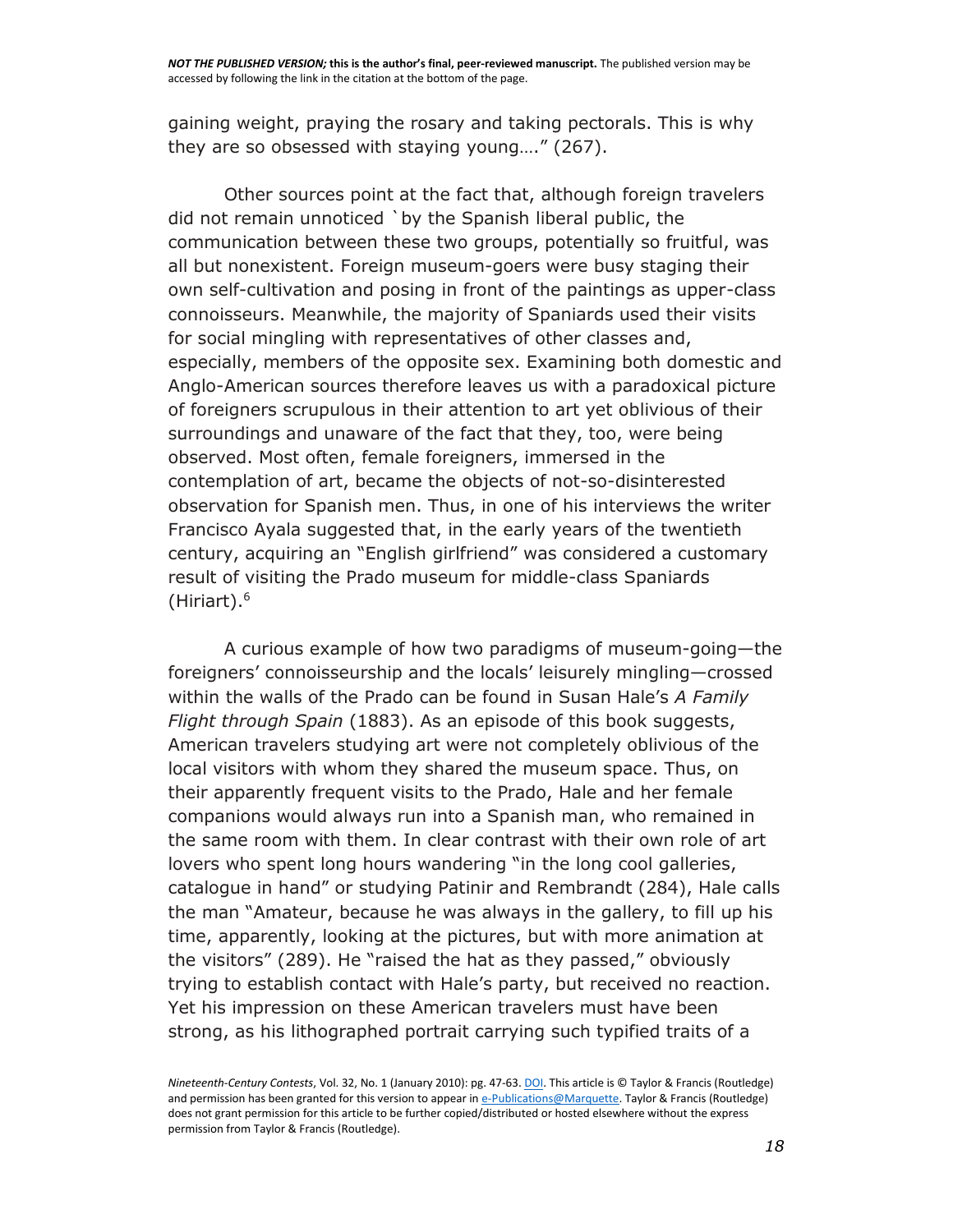Latin Lover as thick mustache, long nose, and stylish outfit, appears in the book's illustrated edition. The engraved "Amateur" carried a stick, something that the visitors of the Prado were prohibited from doing.

Thus, while the authorities of the Prado continued to give high importance to the foreigners' opinions and while their liberal critics unmasked the bond between the growing touristic popularity of the museum and the deficiencies in the museum's display and social appeal, Spanish museum-goers contemplated the travelers with sympathy, jealousy, or lust. Very rarely, however, did they receive an understanding glance in return.

The strange portrait of a Spanish visitor spotted at the Prado remains a happy exception in the notes about the Prado left by British and American travelers. As we have seen, although the reputation of the museum depended heavily on the impression that it left among such travelers, my sources do not suggest that there was much if any dialogue among local and foreign visitors. True, middle-class foreigners were much better trained in analyzing art than their Spanish counterparts. Yet, having crossed the border, they proceeded to use the experience for defining their taste as an innate intuition or as a fruit of personal self-cultivation in the presence of chef-d-oeuvres. As a result, although their behavior provided positive models for Spanish visitors, their writings helped to legitimize the anachronistic nature of the Prado as a Royal collection of masterpieces. Unsurprisingly, the catalogue of the Prado published after its nationalization, yet proclaiming that there could be no better way of hanging the paintings than the one adopted by the Royal museum's directors, was reported to receive the highest praise in London's *Atheneum* and other foreign journals (Tubino 1872: 520).

As a result, toward the end of the century the foreigners' accounts began receiving unflattering comments from democraticallyminded Spanish writers. Thus, in an annotated bibliography completed in 1897 Manuel Bartolomé de Cossío, the leader of Spain's arteducational reform, dismissed a number of travel writings coming from Britain and the United States. Henry O'Shea, the author of several books on art travel, found in Cossío a particularly critical reader: Cossío described his *Popular Guide to the Louvre* as an "outdated

*Nineteenth-Century Contests*, Vol. 32, No. 1 (January 2010): pg. 47-63[. DOI.](http://dx.doi.org/10.1080/08905491003704046) This article is © Taylor & Francis (Routledge) and permission has been granted for this version to appear i[n e-Publications@Marquette.](http://epublications.marquette.edu/) Taylor & Francis (Routledge) does not grant permission for this article to be further copied/distributed or hosted elsewhere without the express permission from Taylor & Francis (Routledge).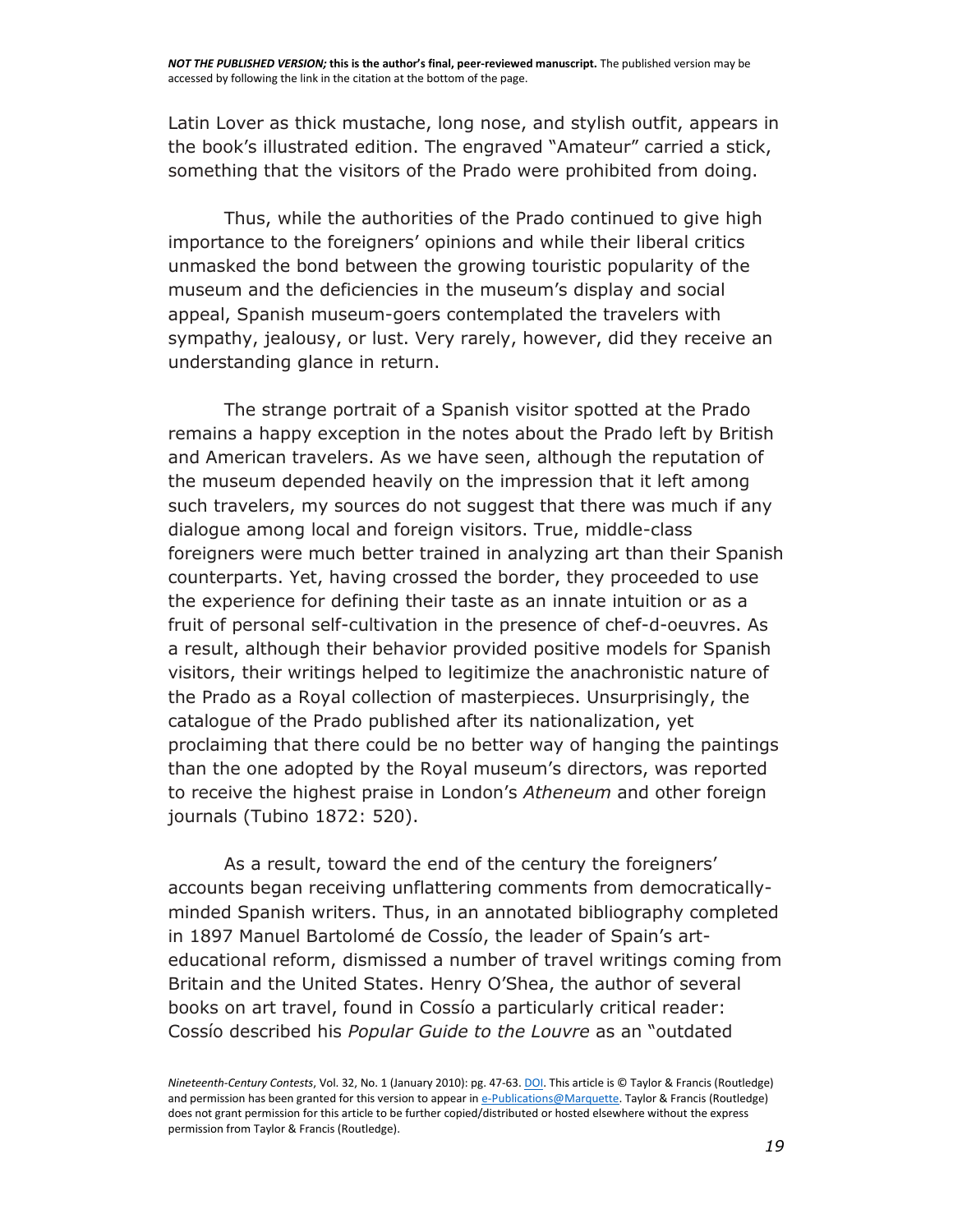assessment of paintings with quotes from Gautier," and dismissed his *Guide to Spain* for being "even worse than Ford's" (*Archivo de la Real Academia de la Historia, Fondo* Cossío file 71-1361-2). For progressive Spanish writers and educators, true love of art would require caring less about the titans like Murillo or Velázquez and paying more attention to the bulk of works comprising the national "school." Amidst this miscommunication between foreign and domestic visitors, British and American women offered the most encouraging examples to their Spanish counterparts. On either sides of the border, cultural travel and travel writing were seen as an escape from the socially-sanctioned domestic and reproductive functions imposed on women.

In the final recount, however, the Prado did not change its display and continued to bet on its international reputation until well into the twentieth century. Meanwhile, middle-class Spaniards received no assistance from the museum authorities and would have been left to their own devices, had it not been for pioneer educators like Cossío, who did not work for the museum but who were organizing regular guided tours for schoolchildren and the general public, male and female, since the 1870s. Whose perceptions, then, were more prominent in the museum's history? As we have seen, in the nineteenth century the Prado heavily relied on its international circulation to secure its domestic importance, while it was receiving criticism from the educated Spanish public. Thus, in its transformation from a Royal cosmopolitan site to a national museum, the Prado never stopped incorporating the foreigners' opinions into its institutionalized history. Returning to Urry's coinage, mentioned at the beginning of the article, we can now see the Prado as a "hybrid" place whose foundations were set by nineteenth-century Anglo-American cultural travelers.

#### **Notes**

[1] Since much of what the travelers write about the museum reveals their familiarity with other texts, such as Richard Ford's *Handbook for Travellers in Spain and Readers at Home* (1865), Sir William Sterling Maxwell's *Annals of the Artists of Spain* (1848), or, later on, Charles Ricketts' *The Prado and its Masterpieces* (1903), in

*Nineteenth-Century Contests*, Vol. 32, No. 1 (January 2010): pg. 47-63[. DOI.](http://dx.doi.org/10.1080/08905491003704046) This article is © Taylor & Francis (Routledge) and permission has been granted for this version to appear i[n e-Publications@Marquette.](http://epublications.marquette.edu/) Taylor & Francis (Routledge) does not grant permission for this article to be further copied/distributed or hosted elsewhere without the express permission from Taylor & Francis (Routledge).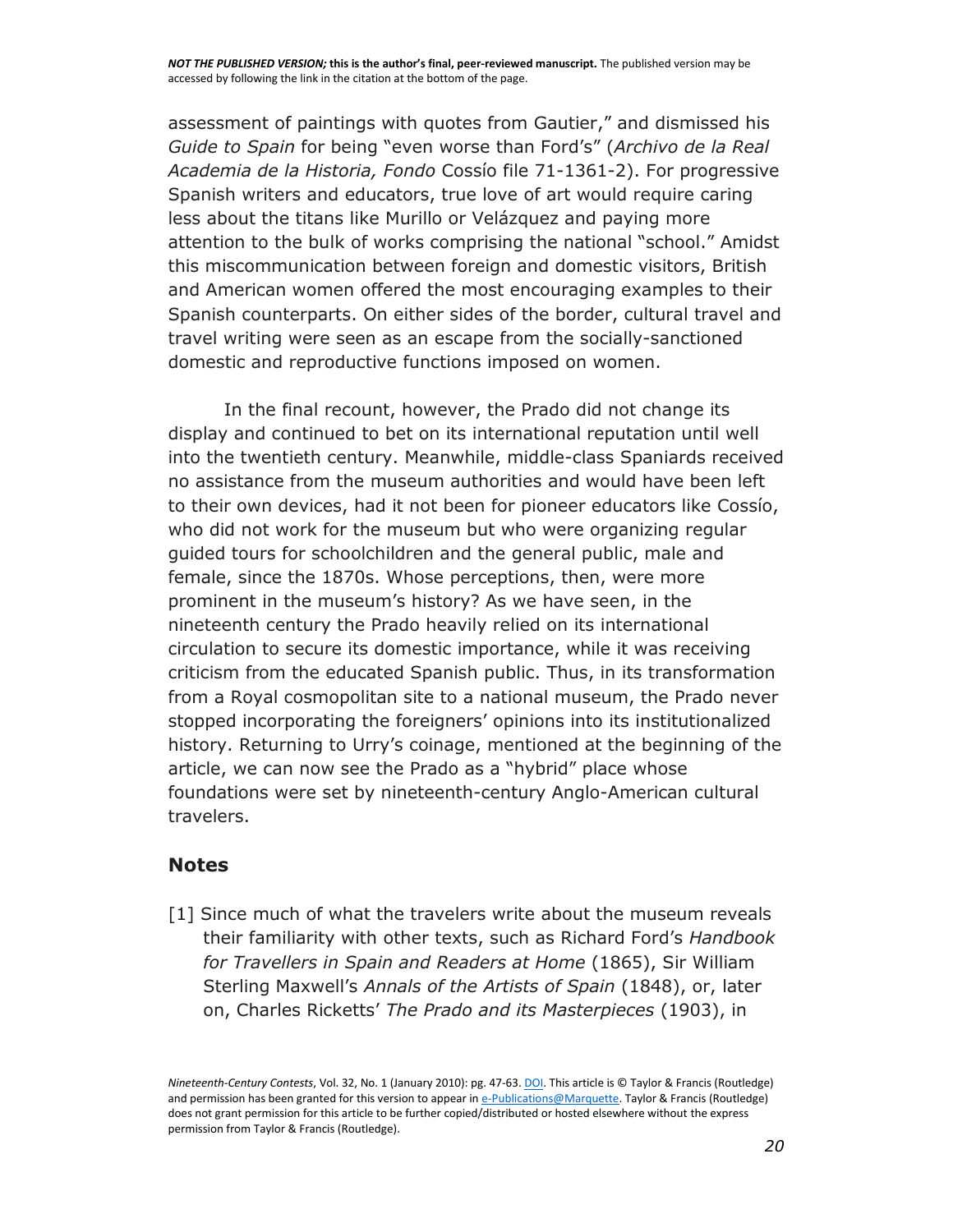what follows I will focus on the passages that express the writers' self-positioning, rather than provide information about the Prado.

- [2] Excellent examples of how one can analyze the impact of foreign consumption and tourism on the constructions of local, regional, and national identities are found in the collected volume *Tourism, Ethnicity, and the State in Asian and Pacific Societies*, ed. Michel Picard and Robert E. Wood (1997).
- [3] Gadamer describes "aesthetical consciousness" as an imperative of "rising to the universal, distancing from the particularity of immediate acceptance or rejection, respecting what does not correspond to one's own expectation or preferences" (73).
- [4] All translations are mine.
- [5] In his response to Madrazo in the 1855 (Third) Edition, Ford quoted the 1853 proceedings of the Select Parliamentary Committee reviewing restorative techniques at the Prado (vol II, 684).
- [6] When asked whether he remembered anything interesting from his early visits to the Prado, Ayala replied that his own experience deviated from this rule: "I used to spend there lots and lots of hours, but I don't remember anything in particular that would stay out as an anecdote. I found no English girlfriend there at that time" (Hiriart).

## **Works Cited**

Archivo del Museo Nacional del Prado. Libros de Visita.

- Archivo de la Real Academia de la Historia. Documentos ILE. Fondo Manuel Bartolomé de Cossío.
- Afinoguénova, Eugenia. "Middle-Class Spectatorship and the Nationalization of the Prado Museum in Madrid, 1868–1900", in *The National Museum,* ed. Peter Aronsson, Arne Bugge Amundsen, and Simon J. Knell. London: Routledge, 2010 (forthcoming).
- Alas (Clarín), Leopoldo. "Ordalías", in *Cuentos morales.* Madrid: La España Editorial, 1896 (digital edition, Alicante: Biblioteca Virtual Miguel de Cervantes, 2007).
- Araujo Sánchez, Ceferino. "El Museo de Madrid, la Academia de San Fernando y el nuevo catálogo del Sr. D. Pedro de Madrazo", *Revista de España,* XXXI (28 de abril de 1873): 472–91.

*Nineteenth-Century Contests*, Vol. 32, No. 1 (January 2010): pg. 47-63[. DOI.](http://dx.doi.org/10.1080/08905491003704046) This article is © Taylor & Francis (Routledge) and permission has been granted for this version to appear i[n e-Publications@Marquette.](http://epublications.marquette.edu/) Taylor & Francis (Routledge) does not grant permission for this article to be further copied/distributed or hosted elsewhere without the express permission from Taylor & Francis (Routledge).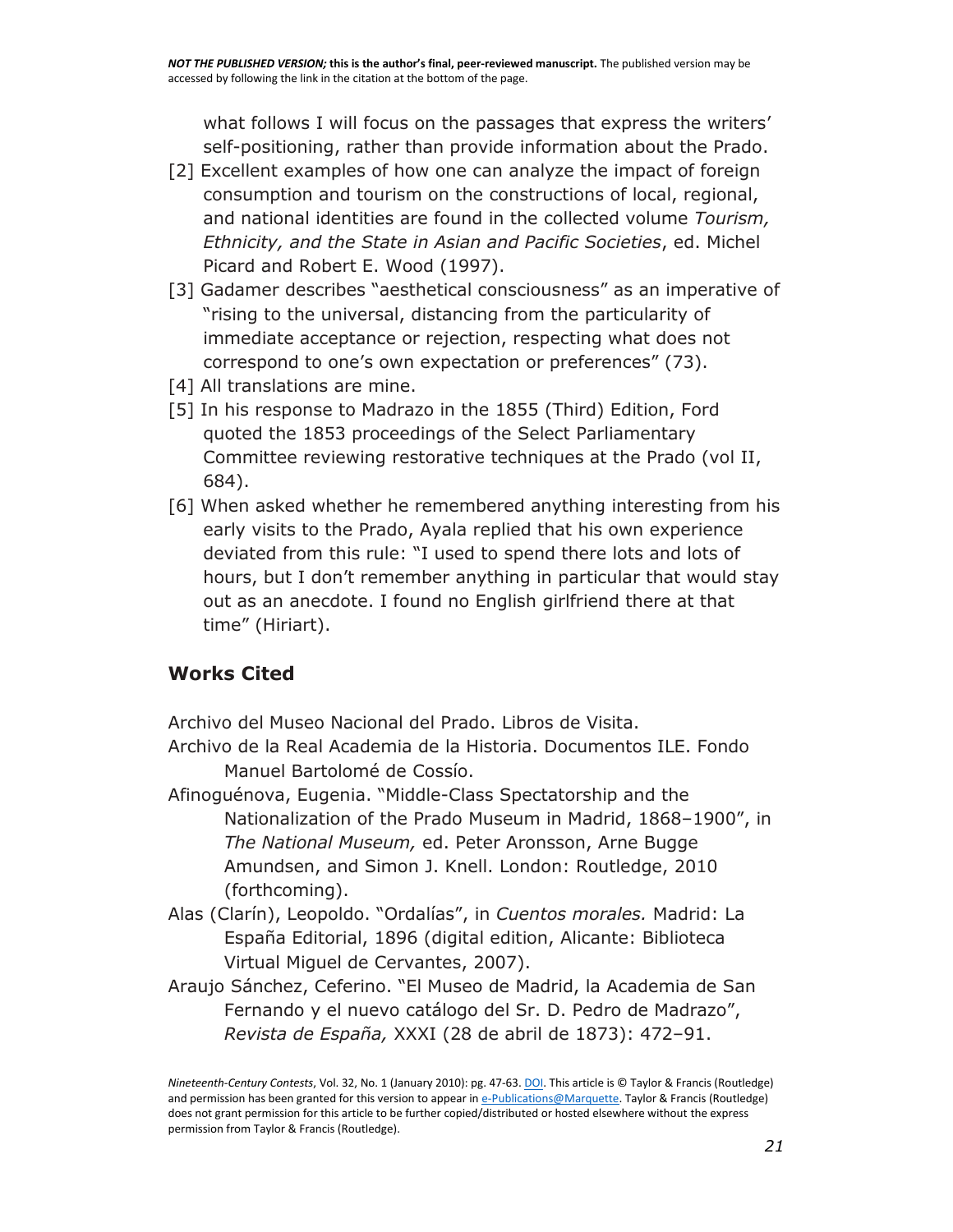- Bennett, Tony. *The Birth of the Museum. History, Theory, Politics.*  London: Routledge, 1995.
- ———. (ed.). *Museums and Citizenship: A Resource Book.* Memoirs of the Queensland Museum. Vol. 39, part 1. Queensland: Queensland Museum, 1996.
- Betham Edwards, Matilda. *Through Spain to the Sahara.* London: Hurst and Blackett, 1868.
- Bourdieu, Pierre. *Distinction. A Social Critique of the Judgement of Taste.* Translated by Richard Nice. Cambridge, Mass.: Harvard UP, 1984 (French edition:1979).
- Buzard, James. *The Beaten Track. European Tourism, Literature, and the Ways to 'Culture', 1800–1918.* Oxford: Clarendon Press/Oxford UP, 1993.
- ———. "The Grand Tour and After (1660–1840)", in *Cambridge Companion to Travel Writing,* ed. Peter Hulme and Tim Youngs. Cambridge: Cambridge UP, 2002, 37–52.
- Clifford, James. *Routes. Travel and Translation in the Late Twentieth Century.* Cambridge, Mass.: Harvard UP, 1997.
- Conlin, Jonathan. *The Nation's Mantelpiece: A History of the National Gallery.* London: Pallas Athene, 2007.
- Cossío, Manuel Bartolomé de. "Sobre la reforma de las universidades inglesas", *Boletín de la Institución Libre de Enseñanza* II (1878): 165–67.
- ———. "Sobre la enseñanza estética en Inglaterra", *Boletín de la Institución Libre de Enseñanza* XI, 1887, 321–22.
- ———. "Más sobre la educación estética en Inglaterra", *Boletín de la Institución Libre de Enseñanza* XI, 1887, 353–54.
- Day, Henry. *From the Pyrenees to the Pillars of Hercules. Observations on Spain, Its History and Its People.* New York: G. P. Putnam's Sons, 1883.
- De Burgos, Carmen (Colombine). "El veneno del arte", in *La flor de la playa y otras novelas cortas,* ed. Concepción Núñez Rey. Madrid: Castalia, 1989.
- De Diego Otero, Estrella. *La mujer y la pintura en la España del Siglo XIX: Mujeres pintoras en Madrid, 1868–1910.* Madrid: Universidad Complutenese, 1987.
- De los Ríos, Ángel. *Guía de Madrid. Manual del madrileño y del forastero.* Madrid: Imprenta de Aribau y Compañía, 1876.
- Elwes, Alfred. *Through Spain by Rail in 1872.* London: E. Wilson, 1873.

*Nineteenth-Century Contests*, Vol. 32, No. 1 (January 2010): pg. 47-63[. DOI.](http://dx.doi.org/10.1080/08905491003704046) This article is © Taylor & Francis (Routledge) and permission has been granted for this version to appear i[n e-Publications@Marquette.](http://epublications.marquette.edu/) Taylor & Francis (Routledge) does not grant permission for this article to be further copied/distributed or hosted elsewhere without the express permission from Taylor & Francis (Routledge).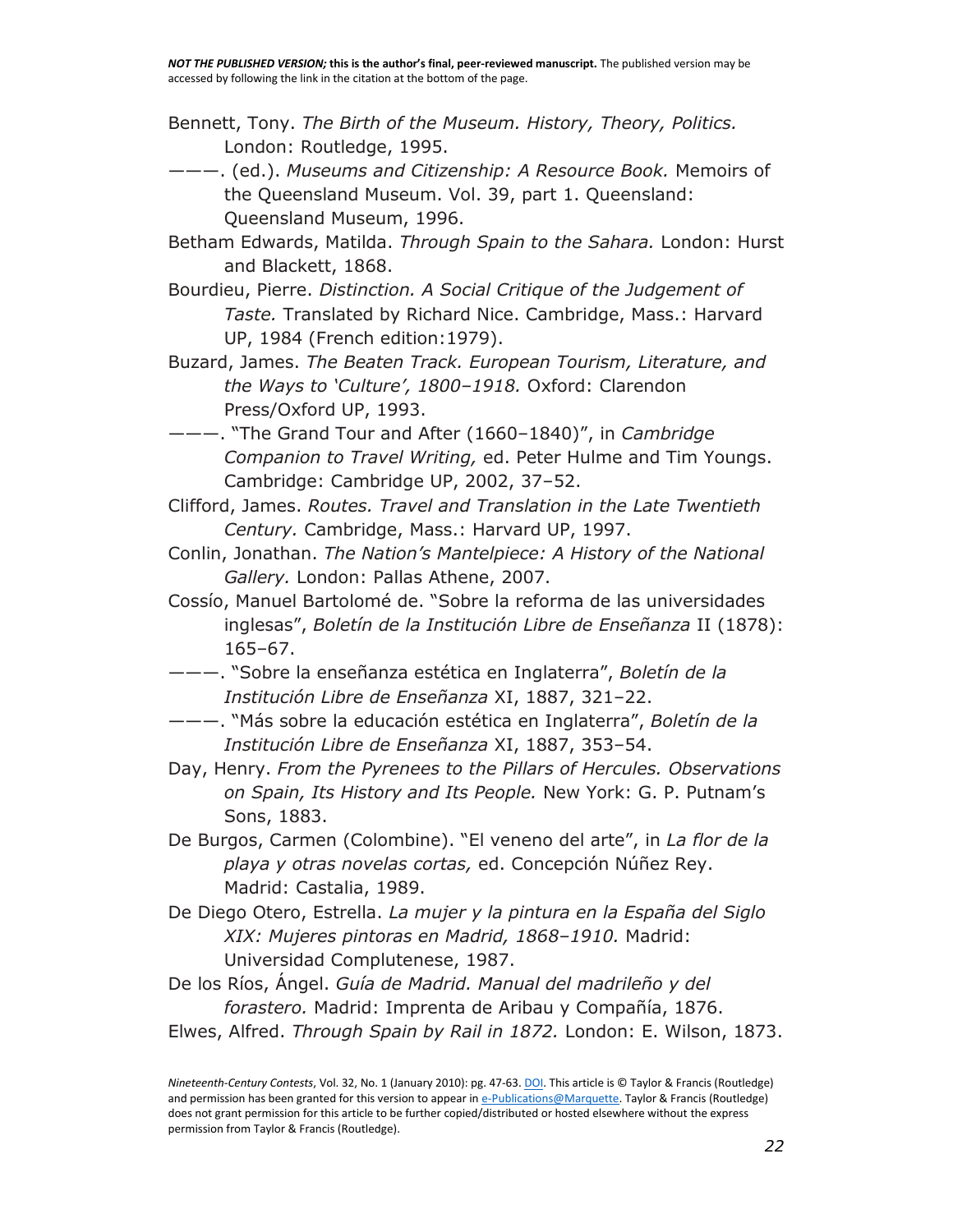- Field, Kate. *Ten Days in Spain (September, 1873).* Boston and New York: Houghton, Mifflin, and Co., 1892.
- Ford, Richard. *Handbook for Travellers in Spain, and Readers at Home. Describing the Country and Cities, the Natives and their Manners; the Antiquities, Religion, Legends, Fine Arts, Literature, Sports and Gastronomy: with notices on Spanish History.* 2 vols. London: John Murray, 1845.
- Gadamer, Hans-Georg. *Truth and Method.* Second revised edition. Transl. revised by Joel Weinsheimer and Donald G. Marshall. London, New York: Continuum Books, 2004.
- Géal, Pierre. *La naissance des musées d'Art en Espagne (XVIIe – XIXe siècles).* Madrid: Casa Velázquez, 2005.
- Grant Dexter, Edwin G. *A History of Education in the United States.*  New York: Macmillan, 1904.
- Gregory, James. "Lady Mount Temple and her Friendship with Constance Wilde", *The Oscholars* III (31:12),

November/December 2006 (electronic publication).

- Hale, Susan. *A Family Flight through Spain.* Boston: D. Lothrop and Co, 1883.
- Harvey, Annie Jane. *Cositas Españolas, or Every Day Life in Spain.*  London: Hurst and Blackett, 1875.
- Hay, John. *Castilian Days.* Boston and New York: Houghton, Mifflin, and Co., 1907. (First ed. 1871).
- Hiriart, Rosario. *Conversaciones con Francisco de Ayala.* (Digital edition based on Madrid: Espasa-Calpe, 1982)
- Hoock, Holger. "Reforming Culture: National Art Institutions in the Age of Reform", in *Rethinking the Age of Reform. Britain 1780–1850,*  ed. Arthur Burns and Joanna Innes. Cambridge: Cambridge UP 2003.
- Madrazo, Pedro de. *Catálogo de los cuadros del Real Museo de Pintura y Escultura de S. M,* Madrid: Aguado, 1850.
- Mandler, Peter. "Art in a Cool Climate: The Cultural Policy of the British State in European Context, c. 1780 to c. 1850", in *Unity and Diversity in European Culture, c. 1800,* ed. Tim Blanning and Hagen Schulze. Oxford: Oxford UP, 2006.
- Merimée, Prosper. "Les grands maîtres du Musée de Madrid", *L'Artiste,*  1 (March 1831): 73–75.
- O'Shea, Henry. *A Guide to Spain.* London: Longmans, Green and Co, 1865.

*Nineteenth-Century Contests*, Vol. 32, No. 1 (January 2010): pg. 47-63[. DOI.](http://dx.doi.org/10.1080/08905491003704046) This article is © Taylor & Francis (Routledge) and permission has been granted for this version to appear i[n e-Publications@Marquette.](http://epublications.marquette.edu/) Taylor & Francis (Routledge) does not grant permission for this article to be further copied/distributed or hosted elsewhere without the express permission from Taylor & Francis (Routledge).